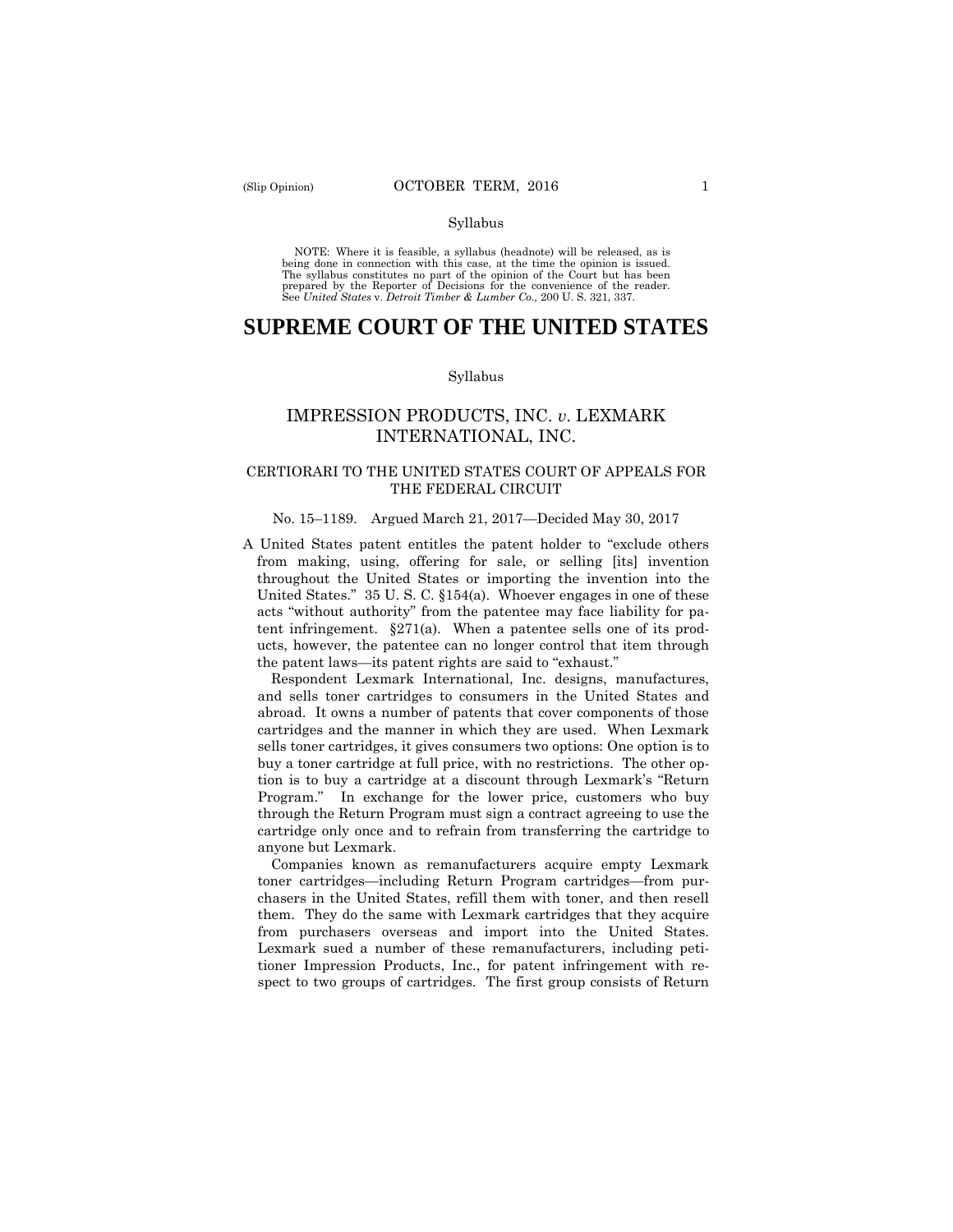Program cartridges that Lexmark had sold within the United States. Lexmark argued that, because it expressly prohibited reuse and resale of these cartridges, Impression Products infringed the Lexmark patents when it refurbished and resold them. The second group consists of all toner cartridges that Lexmark had sold abroad and that Impression Products imported into the country. Lexmark claimed that it never gave anyone authority to import these cartridges, so Impression Products infringed its patent rights by doing just that.

Impression Products moved to dismiss on the grounds that Lexmark's sales, both in the United States and abroad, exhausted its patent rights in the cartridges, so Impression Products was free to refurbish and resell them, and to import them if acquired overseas. The District Court granted the motion to dismiss as to the domestic Return Program cartridges, but denied the motion as to the cartridges sold abroad. The Federal Circuit then ruled for Lexmark with respect to both groups of cartridges. Beginning with the Return Program cartridges that Lexmark sold domestically, the Federal Circuit held that a patentee may sell an item and retain the right to enforce, through patent infringement lawsuits, clearly communicated, lawful restrictions on post-sale use or resale. Because Impression Products knew about Lexmark's restrictions and those restrictions did not violate any laws, Lexmark's sales did not exhaust its patent rights, and it could sue Impression Products for infringement. As for the cartridges that Lexmark sold abroad, the Federal Circuit held that, when a patentee sells a product overseas, it does not exhaust its patent rights over that item. Lexmark was therefore free to sue for infringement when Impression Products imported cartridges that Lexmark had sold abroad. Judge Dyk, joined by Judge Hughes, dissented.

#### *Held*:

1. Lexmark exhausted its patent rights in the Return Program cartridges that it sold in the United States. A patentee's decision to sell a product exhausts all of its patent rights in that item, regardless of any restrictions the patentee purports to impose. As a result, even if the restrictions in Lexmark's contracts with its customers were clear and enforceable under contract law, they do not entitle Lexmark to retain patent rights in an item that it has elected to sell. Pp. 5–13.

(a) The Patent Act grants patentees the "right to exclude others from making, using, offering for sale, or selling [their] invention[s]." 35 U. S. C. §154(a). For over 160 years, the doctrine of patent exhaustion has imposed a limit on that right to exclude: When a patentee sells an item, that product "is no longer within the limits of the [patent] monopoly" and instead becomes the "private, individual property" of the purchaser. *Bloomer* v. *McQuewan*, 14 How. 539,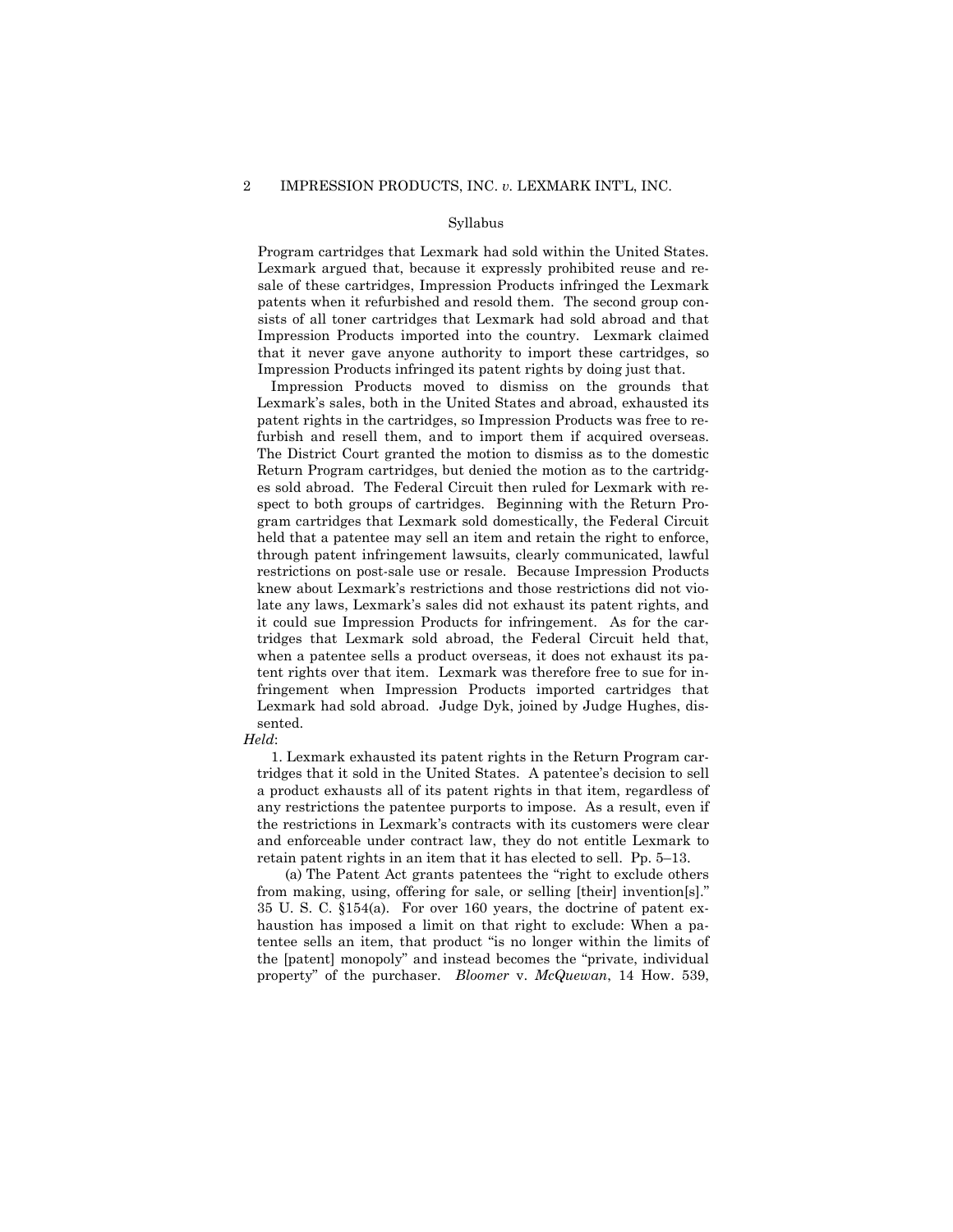549–550. If the patentee negotiates a contract restricting the purchaser's right to use or resell the item, it may be able to enforce that restriction as a matter of contract law, but may not do so through a patent infringement lawsuit.

The exhaustion rule marks the point where patent rights yield to the common law principle against restraints on alienation. The Patent Act promotes innovation by allowing inventors to secure the financial rewards for their inventions. Once a patentee sells an item, it has secured that reward, and the patent laws provide no basis for restraining the use and enjoyment of the product. Allowing further restrictions would run afoul of the "common law's refusal to permit restraints on the alienation of chattels." *Kirtsaeng* v. *John Wiley & Sons, Inc.*, 568 U. S. 519, 538. As Lord Coke put it in the 17th century, if an owner restricts the resale or use of an item after selling it, that restriction "is voide, because . . . it is against Trade and Traffique, and bargaining and contracting betweene man and man." 1 E. Coke, Institutes of the Laws of England §360, p. 223 (1628). Congress enacted and has repeatedly revised the Patent Act against the backdrop of this hostility toward restraints on alienation, which is reflected in the exhaustion doctrine.

This Court accordingly has long held that, even when a patentee sells an item under an express, otherwise lawful restriction, the patentee does not retain patent rights in that product. See, *e.g., Quanta Computer, Inc.* v. *LG Electronics, Inc.*, 553 U. S. 617. And that wellsettled line of precedent allows for only one answer in this case: Lexmark cannot bring a patent infringement suit against Impression Products with respect to the Return Program cartridges sold in the United States because, once Lexmark sold those cartridges, it exhausted its right to control them through the patent laws. Pp. 5–9.

(b) The Federal Circuit reached a different result because it started from the premise that the exhaustion doctrine is an interpretation of the patent infringement statute, which prohibits anyone from using or selling a patented article "without authority" from the patentee. According to the Federal Circuit, exhaustion reflects a default rule that selling an item "*presumptively* grant[s] 'authority' for the purchaser to use it and resell it." 816 F. 3d 721, 742. But if a patentee withholds some authority by expressly limiting the purchaser's rights, the patentee may enforce that restriction through patent infringement lawsuits. See *id.*, at 741.

The problem with the Federal Circuit's logic is that the exhaustion doctrine is not a presumption about the authority that comes along with a sale; it is a limit on the scope of the patentee's rights. The Patent Act gives patentees a limited exclusionary power, and exhaustion extinguishes that power. A purchaser has the right to use, sell,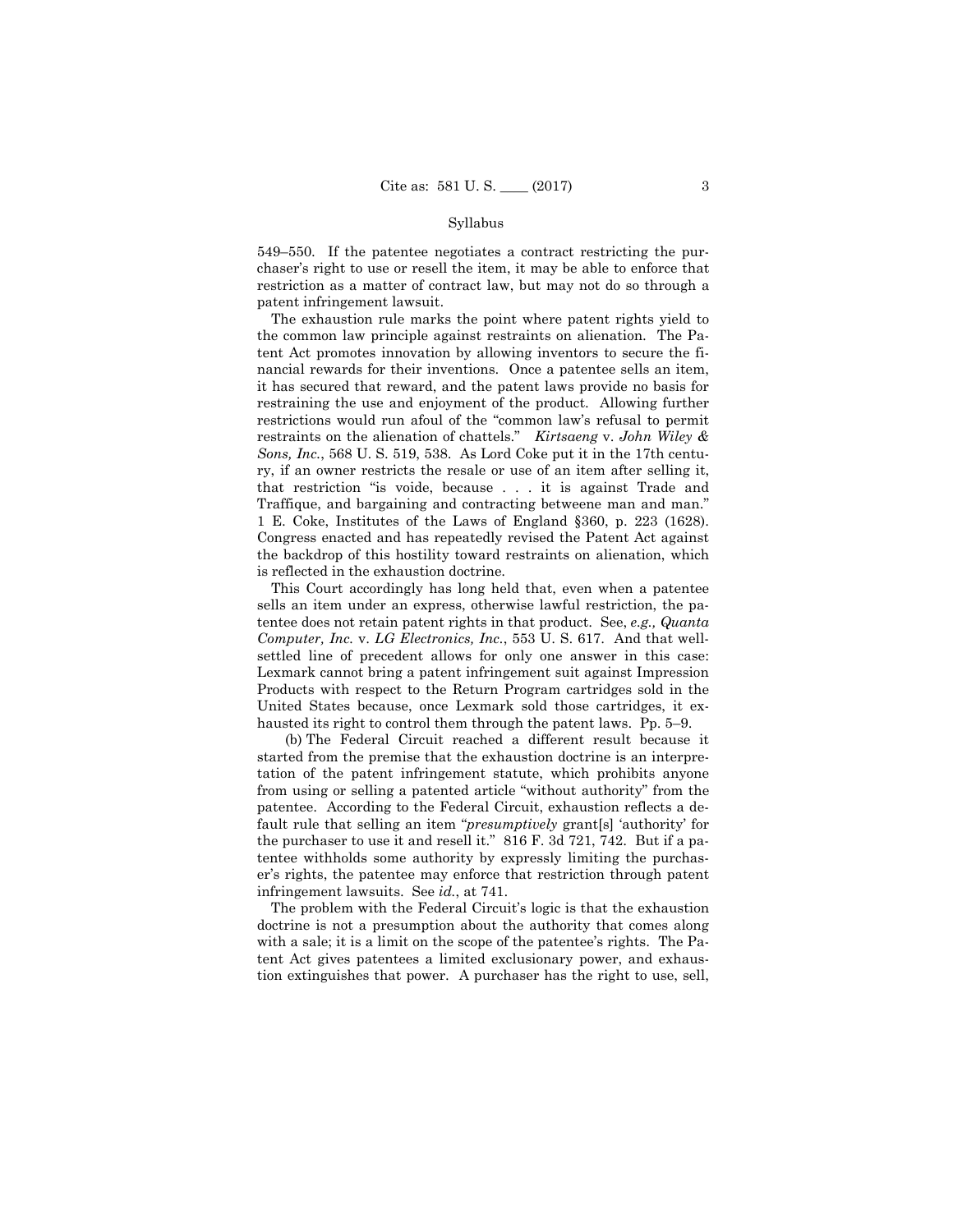or import an item because those are the rights that come along with ownership, not because it purchased authority to engage in those practices from the patentee. Pp. 9–13.

2. Lexmark also sold toner cartridges abroad, which Impression Products acquired from purchasers and imported into the United States. Lexmark cannot sue Impression Products for infringement with respect to these cartridges. An authorized sale outside the United States, just as one within the United States, exhausts all rights under the Patent Act.

The question about international exhaustion of intellectual property rights has arisen in the context of copyright law. Under the first sale doctrine, when a copyright owner sells a lawfully made copy of its work, it loses the power to restrict the purchaser's right "to sell or otherwise dispose of . . . that copy." 17 U. S. C. §109(a). In *Kirtsaeng*  v. *John Wiley & Sons, Inc.*, 568 U. S. 519, this Court held that the first sale doctrine applies to copies of works made and sold abroad. Central to that decision was the fact that the first sale doctrine has its roots in the common law principle against restraints on alienation. Because that principle makes no geographical distinctions and the text of the Copyright Act did not provide such a distinction, a straightforward application of the first sale doctrine required concluding that it applies overseas.

 Applying patent exhaustion to foreign sales is just as straightforward. Patent exhaustion, too, has its roots in the antipathy toward restraints on alienation, and nothing in the Patent Act shows that Congress intended to confine that principle to domestic sales. Differentiating between the patent exhaustion and copyright first sale doctrines would also make little theoretical or practical sense: The two share a "strong similarity . . . and identity of purpose," *Bauer & Cie* v. *O'Donnell*, 229 U. S. 1, 13, and many everyday products are subject to both patent and copyright protections.

Lexmark contends that a foreign sale does not exhaust patent rights because the Patent Act limits a patentee's power to exclude others from making, using, selling, or importing its products to acts that occur in the United States. Because those exclusionary powers do not apply abroad, the patentee may not be able to sell its products overseas for the same price as it could in the United States, and therefore is not sure to receive the reward guaranteed by American patent laws. Without that reward, says Lexmark, there should be no exhaustion.

 copyright protections; those do not have extraterritorial effect either. The territorial limit on patent rights is no basis for distinguishing Nor does the territorial limit support Lexmark's argument. Exhaustion is a distinct limit on the patent grant, which is triggered by the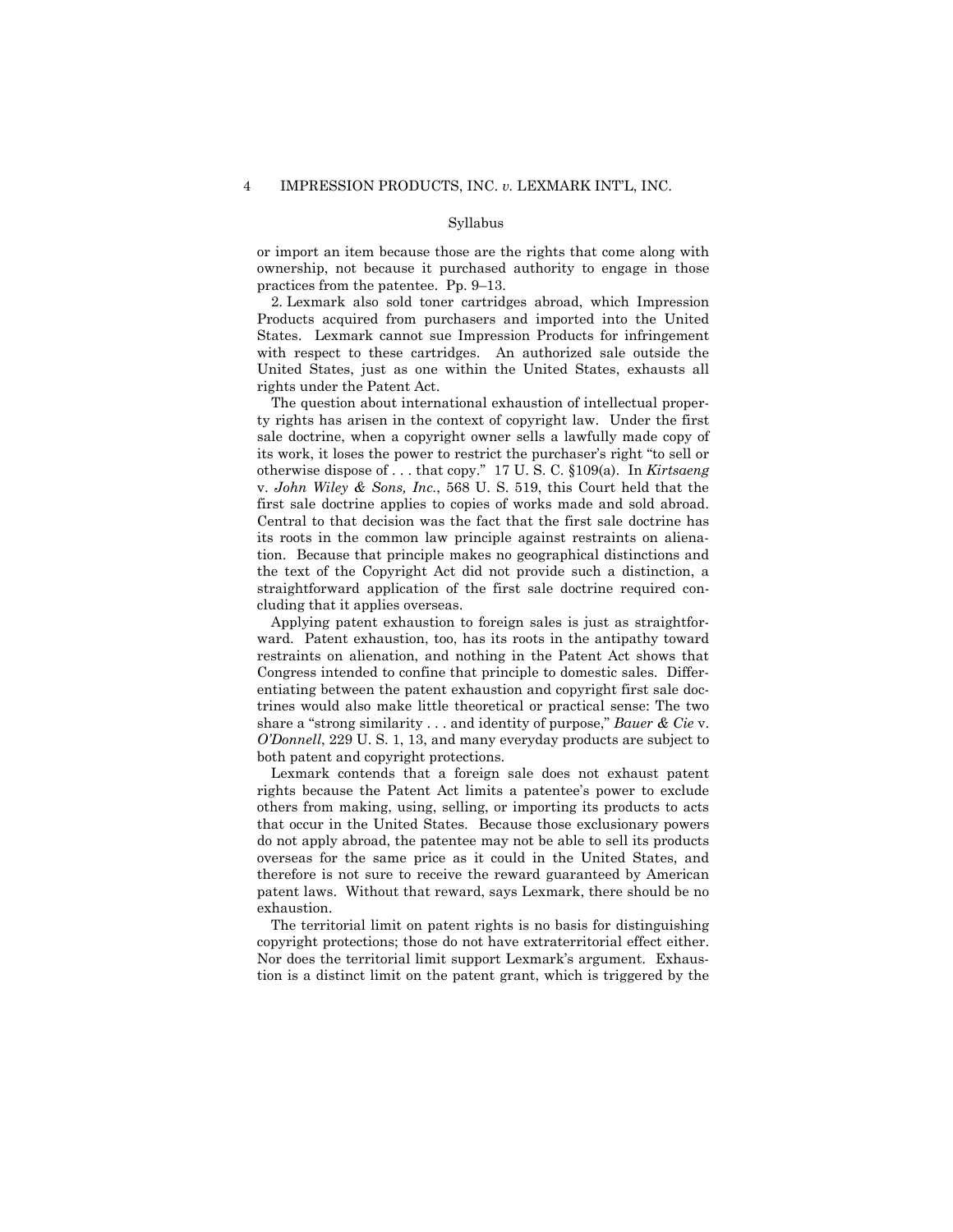patentee's decision to give a patented item up for whatever fee it decides is appropriate. The patentee may not be able to command the same amount for its products abroad as it does in the United States. But the Patent Act does not guarantee a particular price. Instead, the Patent Act just ensures that the patentee receives one reward—of whatever it deems to be satisfactory compensation—for every item that passes outside the scope of its patent monopoly.

 This Court's decision in *Boesch* v. *Gräff*, 133 U. S. 697, is not to the contrary. That decision did not, as Lexmark contends, exempt all foreign sales from patent exhaustion. Instead, it held that a sale abroad does not exhaust a patentee's rights when the patentee had nothing to do with the transaction. That just reaffirms the basic premise that only the patentee can decide whether to make a sale that exhausts its patent rights in an item.

 and resell items freely, so exhaustion should be the presumption. tled one, that patentees can reserve rights when they sell abroad. ings between the parties, which can be addressed through contracts. Finally, the United States advocates what it views as a middleground position: that a foreign sale exhausts patent rights unless the patentee expressly reserves those rights. This express-reservation rule is based on the idea that overseas buyers expect to be able to use But, at the same time, lower courts have long allowed patentees to expressly reserve their rights, so that option should remain open to patentees. The sparse and inconsistent decisions the Government cites, however, provide no basis for any expectation, let alone a set-The theory behind the express-reservation rule also wrongly focuses on the expectations of the patentee and purchaser during a sale. More is at stake when it comes to patent exhaustion than the deal-Instead, exhaustion occurs because allowing patent rights to stick to an already-sold item as it travels through the market would violate the principle against restraints on alienation. As a result, restrictions and location are irrelevant for patent exhaustion; what matters is the patentee's decision to make a sale. Pp. 13–18.

816 F. 3d 721, reversed and remanded.

 THOMAS, BREYER, ALITO, SOTOMAYOR, and KAGAN, JJ., joined. GINS- BURG, J., filed an opinion concurring in part and dissenting in part. GORSUCH, J., took no part in the consideration or decision of the case. GORSUCH, J., took no part in the consideration or decision of the case. ROBERTS, C. J., delivered the opinion of the Court, in which KENNEDY,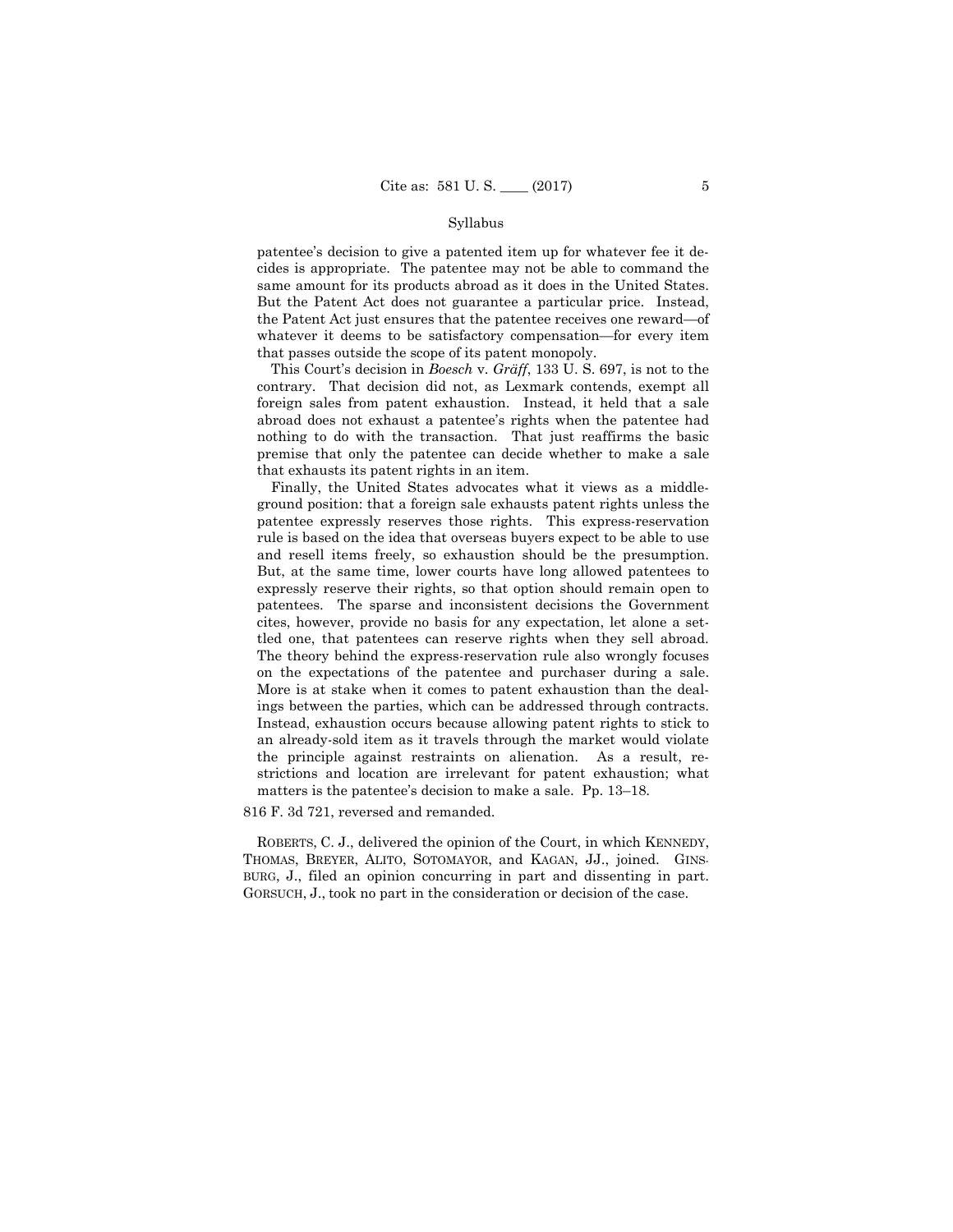preliminary print of the United States Reports. Readers are requested to notify the Reporter of Decisions, Supreme Court of the United States, Wash- ington, D. C. 20543, of any typographical or other formal errors, in order that corrections may be made before the preliminary print goes to press. NOTICE: This opinion is subject to formal revision before publication in the

### $\frac{1}{2}$  , where  $\frac{1}{2}$ **SUPREME COURT OF THE UNITED STATES**

#### $\frac{1}{2}$  ,  $\frac{1}{2}$  ,  $\frac{1}{2}$  ,  $\frac{1}{2}$  ,  $\frac{1}{2}$  ,  $\frac{1}{2}$ No. 15–1189

# IMPRESSION PRODUCTS, INC., PETITIONER *v.*  LEXMARK INTERNATIONAL, INC.

# ON WRIT OF CERTIORARI TO THE UNITED STATES COURT OF APPEALS FOR THE FEDERAL CIRCUIT

#### [May 30, 2017]

CHIEF JUSTICE ROBERTS delivered the opinion of the Court.

A United States patent entitles the patent holder (the "patentee"), for a period of 20 years, to "exclude others from making, using, offering for sale, or selling [its] invention throughout the United States or importing the invention into the United States." 35 U. S. C. §154(a). Whoever engages in one of these acts "without authority" from the patentee may face liability for patent infringement. §271(a).

When a patentee sells one of its products, however, the patentee can no longer control that item through the patent laws—its patent rights are said to "exhaust." The purchaser and all subsequent owners are free to use or resell the product just like any other item of personal property, without fear of an infringement lawsuit.

This case presents two questions about the scope of the patent exhaustion doctrine: First, whether a patentee that sells an item under an express restriction on the purchaser's right to reuse or resell the product may enforce that restriction through an infringement lawsuit. And second,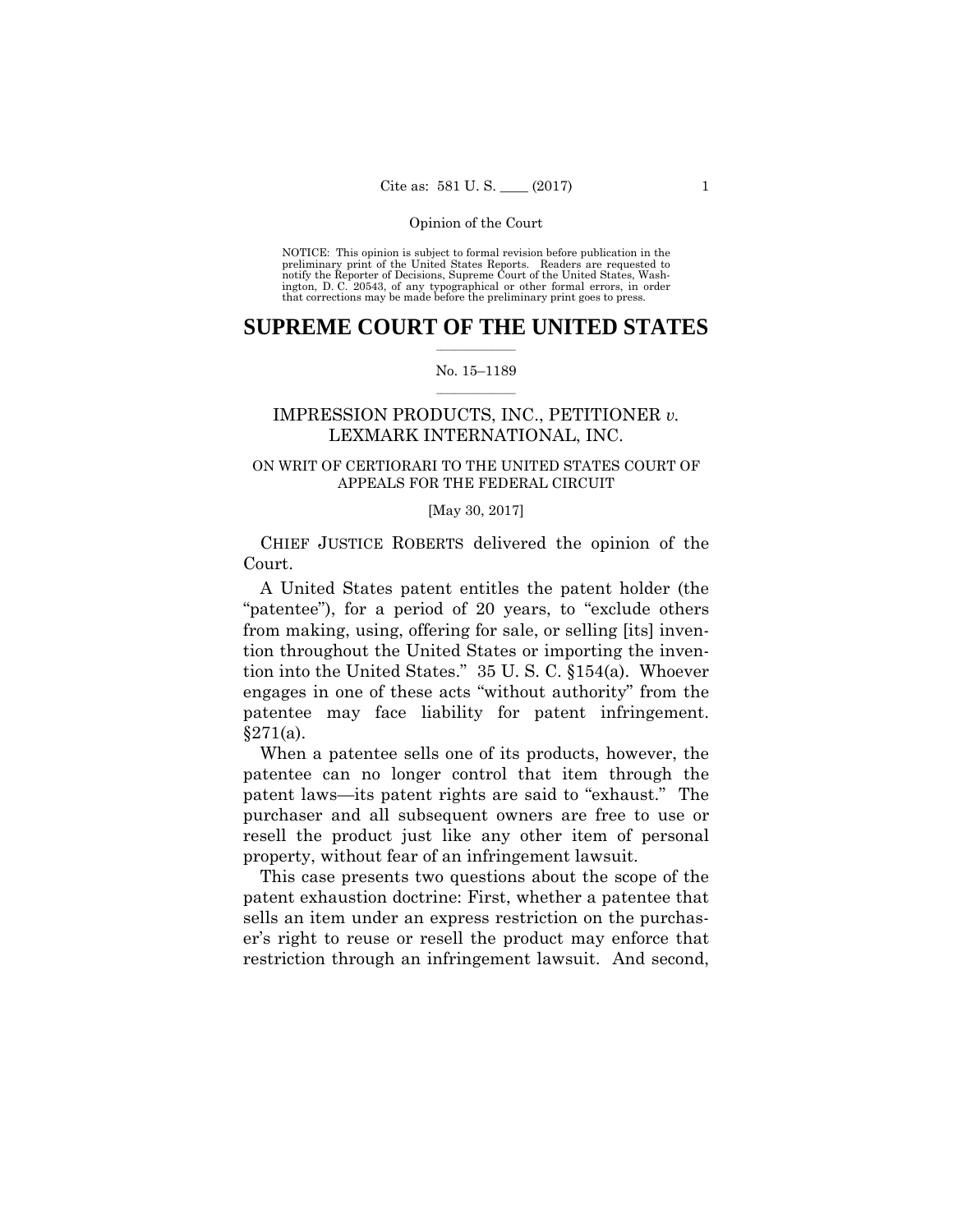whether a patentee exhausts its patent rights by selling its product outside the United States, where American patent laws do not apply. We conclude that a patentee's decision to sell a product exhausts all of its patent rights in that item, regardless of any restrictions the patentee purports to impose or the location of the sale.

I

The underlying dispute in this case is about laser printers—or, more specifically, the cartridges that contain the powdery substance, known as toner, that laser printers use to make an image appear on paper. Respondent Lexmark International, Inc. designs, manufactures, and sells toner cartridges to consumers in the United States and around the globe. It owns a number of patents that cover components of those cartridges and the manner in which they are used.

When toner cartridges run out of toner they can be refilled and used again. This creates an opportunity for other companies—known as remanufacturers—to acquire empty Lexmark cartridges from purchasers in the United States and abroad, refill them with toner, and then resell them at a lower price than the new ones Lexmark puts on the shelves.

Not blind to this business problem, Lexmark structures its sales in a way that encourages customers to return spent cartridges. It gives purchasers two options: One is to buy a toner cartridge at full price, with no strings attached. The other is to buy a cartridge at roughly 20 percent off through Lexmark's "Return Program." A customer who buys through the Return Program still owns the cartridge but, in exchange for the lower price, signs a contract agreeing to use it only once and to refrain from transferring the empty cartridge to anyone but Lexmark. To enforce this single-use/no-resale restriction, Lexmark installs a microchip on each Return Program cartridge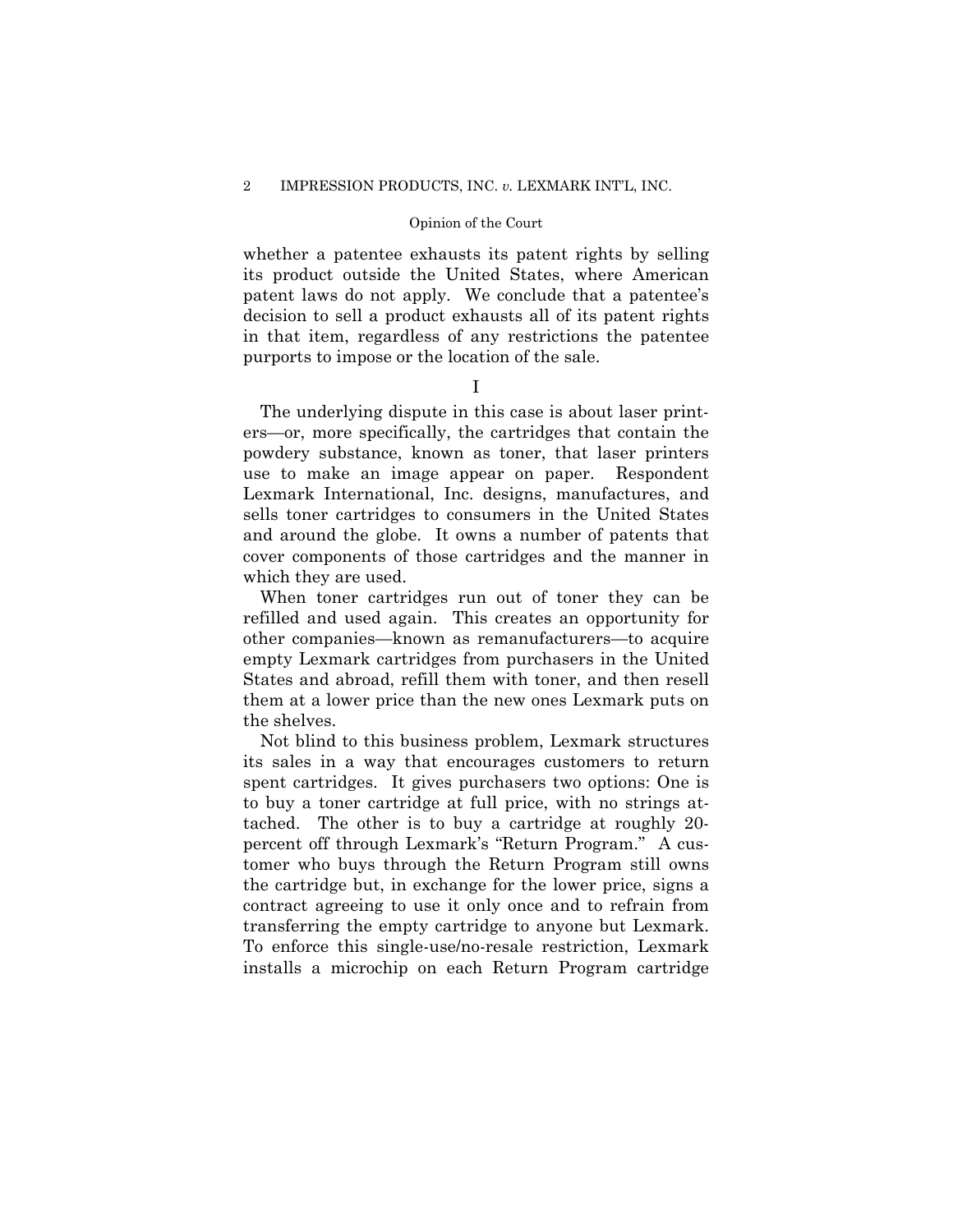that prevents reuse once the toner in the cartridge runs out.

Lexmark's strategy just spurred remanufacturers to get more creative. Many kept acquiring empty Return Program cartridges and developed methods to counteract the effect of the microchips. With that technological obstacle out of the way, there was little to prevent the remanufacturers from using the Return Program cartridges in their resale business. After all, Lexmark's contractual single-use/no-resale agreements were with the initial customers, not with downstream purchasers like the remanufacturers.

Lexmark, however, was not so ready to concede that its plan had been foiled. In 2010, it sued a number of remanufacturers, including petitioner Impression Products, Inc., for patent infringement with respect to two groups of cartridges. One group consists of Return Program cartridges that Lexmark sold within the United States. Lexmark argued that, because it expressly prohibited reuse and resale of these cartridges, the remanufacturers infringed the Lexmark patents when they refurbished and resold them. The other group consists of all toner cartridges that Lexmark sold abroad and that remanufacturers imported into the country. Lexmark claimed that it never gave anyone authority to import these cartridges, so the remanufacturers ran afoul of its patent rights by doing just that.

Eventually, the lawsuit was whittled down to one defendant, Impression Products, and one defense: that Lexmark's sales, both in the United States and abroad, exhausted its patent rights in the cartridges, so Impression Products was free to refurbish and resell them, and to import them if acquired abroad. Impression Products filed separate motions to dismiss with respect to both groups of cartridges. The District Court granted the motion as to the domestic Return Program cartridges, but denied the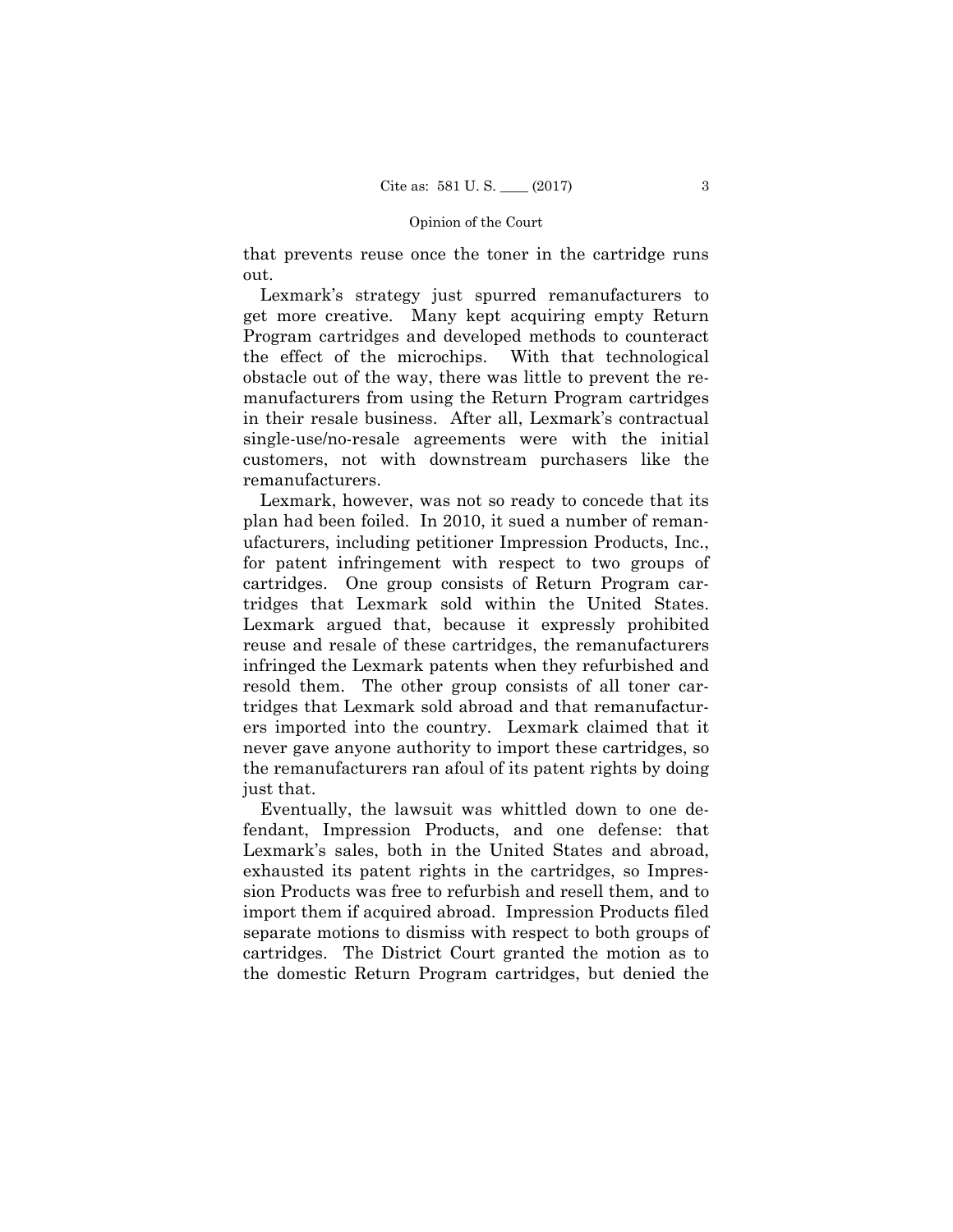motion as to the cartridges Lexmark sold abroad. Both parties appealed.

The Federal Circuit considered the appeals en banc and ruled for Lexmark with respect to both groups of cartridges. The court began with the Return Program cartridges that Lexmark sold in the United States. Relying on its decision in *Mallinckrodt, Inc.* v. *Medipart, Inc.*, 976 F. 2d 700 (1992), the Federal Circuit held that a patentee may sell an item and retain the right to enforce, through patent infringement lawsuits, "clearly communicated, . . . lawful restriction[s] as to post-sale use or resale." 816 F. 3d 721, 735 (2016). The exhaustion doctrine, the court reasoned, derives from the prohibition on making, using, selling, or importing items "without authority." *Id.*, at 734 (quoting 35 U. S. C. §271(a)). When you purchase an item you presumptively also acquire the authority to use or resell the item freely, but that is just a presumption; the same authority does not run with the item when the seller restricts post-sale use or resale. 816 F. 3d, at 742. Because the parties agreed that Impression Products knew about Lexmark's restrictions and that those restrictions did not violate any laws, the Federal Circuit concluded that Lexmark's sales had not exhausted all of its patent rights, and that the company could sue for infringement when Impression Products refurbished and resold Return Program cartridges.

As for the cartridges that Lexmark sold abroad, the Federal Circuit once again looked to its precedent. In *Jazz Photo Corp.* v. *International Trade Commission*, 264 F. 3d 1094 (2001), the court had held that a patentee's decision to sell a product abroad did not terminate its ability to bring an infringement suit against a buyer that "import[ed] the article and [sold] . . . it in the United States." 816 F. 3d, at 726–727. That rule, the court concluded, makes good sense: Exhaustion is justified when a patentee receives "the reward available from [selling in] American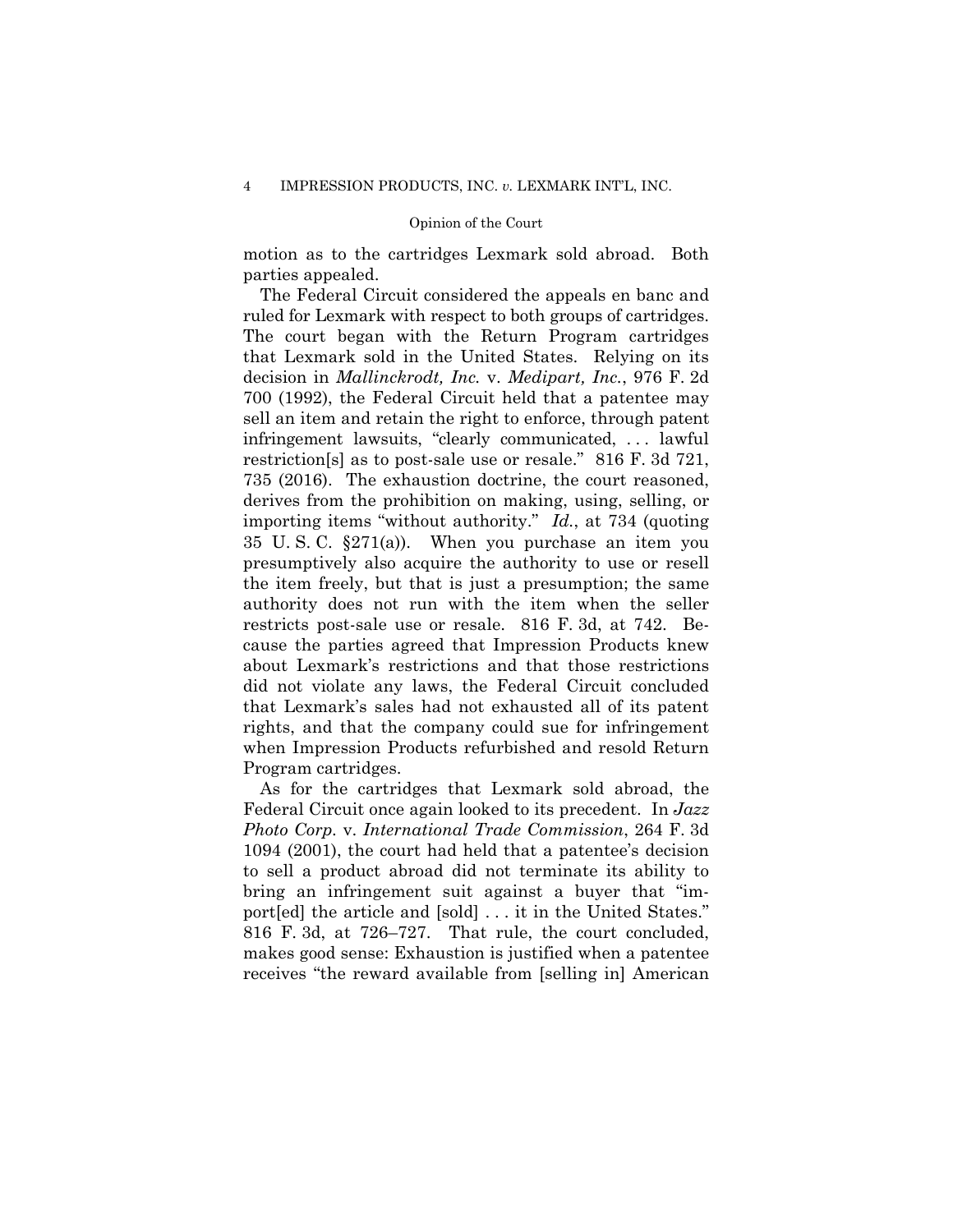markets," which does not occur when the patentee sells overseas, where the American patent offers no protection and therefore cannot bolster the price of the patentee's goods. *Id.*, at 760–761. As a result, Lexmark was free to exercise its patent rights to sue Impression Products for bringing the foreign-sold cartridges to market in the United States.

 the time of sale. *Id.*, at 774, 788. Because Lexmark failed Judge Dyk, joined by Judge Hughes, dissented. In their view, selling the Return Program cartridges in the United States exhausted Lexmark's patent rights in those items because any "authorized sale of a patented article . . . free[s] the article from any restrictions on use or sale based on the patent laws." *Id.*, at 775–776. As for the foreign cartridges, the dissenters would have held that a sale abroad also results in exhaustion, unless the seller "explicitly reserve[s] [its] United States patent rights" at to make such an express reservation, its foreign sales exhausted its patent rights.

We granted certiorari to consider the Federal Circuit's decisions with respect to both domestic and international exhaustion,  $580$  U. S.  $\_\_$  (2016), and now reverse.

# II A

First up are the Return Program cartridges that Lexmark sold in the United States. We conclude that Lexmark exhausted its patent rights in these cartridges the moment it sold them. The single-use/no-resale restrictions in Lexmark's contracts with customers may have been clear and enforceable under contract law, but they do not entitle Lexmark to retain patent rights in an item that it has elected to sell.

The Patent Act grants patentees the "right to exclude others from making, using, offering for sale, or selling [their] invention[s]." 35 U.S.C. §154(a). For over 160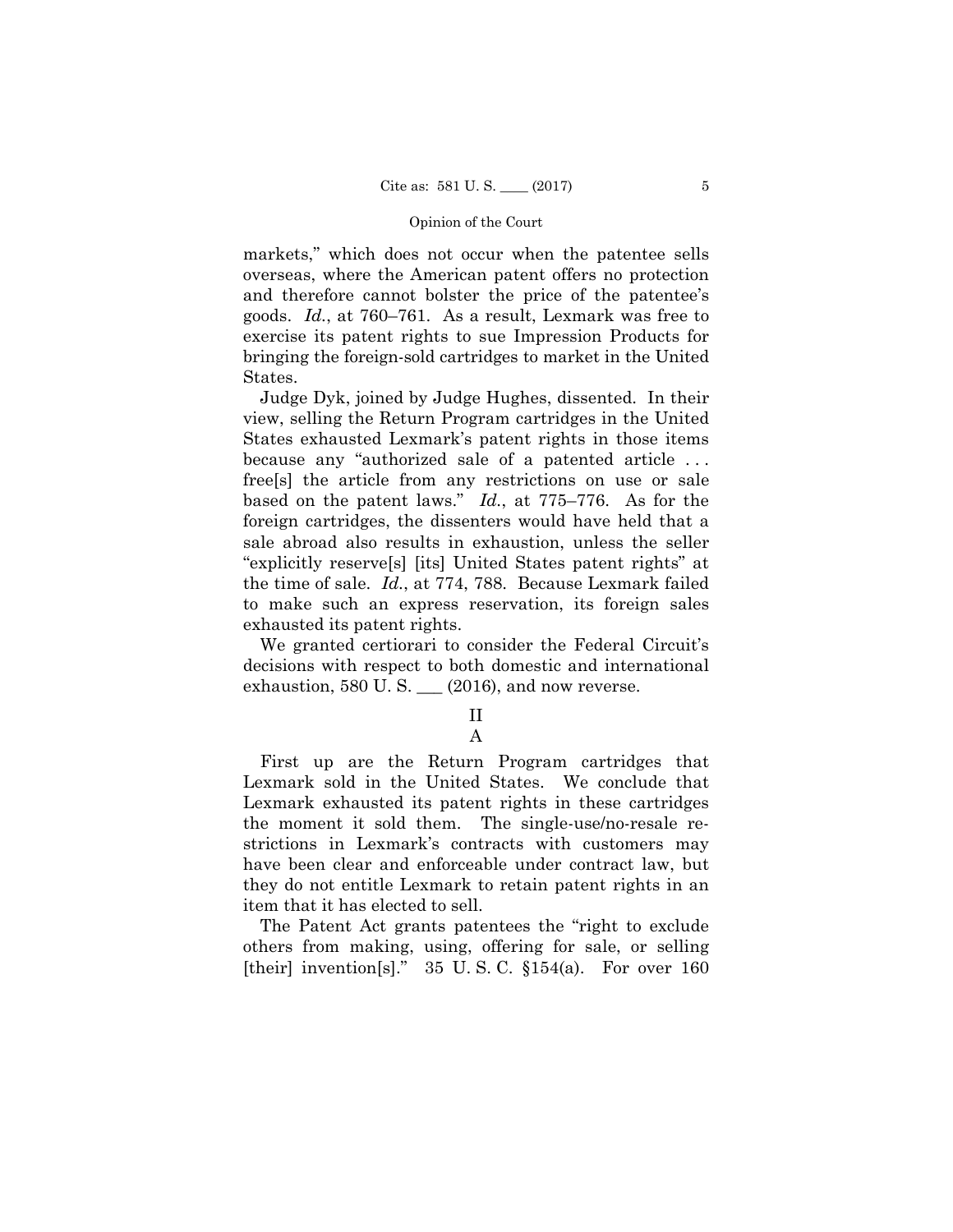years, the doctrine of patent exhaustion has imposed a limit on that right to exclude. See *Bloomer* v. *McQuewan*, 14 How. 539 (1853). The limit functions automatically: When a patentee chooses to sell an item, that product "is no longer within the limits of the monopoly" and instead becomes the "private, individual property" of the purchaser, with the rights and benefits that come along with ownership. *Id.*, at 549–550. A patentee is free to set the price and negotiate contracts with purchasers, but may not, "*by virtue of his patent*, control the use or disposition" of the product after ownership passes to the purchaser. *United States* v. *Univis Lens Co.*, 316 U. S. 241, 250 (1942) (emphasis added). The sale "terminates all patent rights to that item." *Quanta Computer, Inc.* v. *LG Electronics, Inc.*, 553 U. S. 617, 625 (2008).

This well-established exhaustion rule marks the point where patent rights yield to the common law principle against restraints on alienation. The Patent Act "promote[s] the progress of science and the useful arts by granting to [inventors] a limited monopoly" that allows them to "secure the financial rewards" for their inventions. *Univis*, 316 U. S., at 250. But once a patentee sells an item, it has "enjoyed all the rights secured" by that limited monopoly. *Keeler* v. *Standard Folding Bed Co.*, 157 U. S. 659, 661 (1895). Because "the purpose of the patent law is fulfilled . . . when the patentee has received his reward for the use of his invention," that law furnishes "no basis for restraining the use and enjoyment of the thing sold." *Univis*, 316 U. S., at 251.

We have explained in the context of copyright law that exhaustion has "an impeccable historic pedigree," tracing its lineage back to the "common law's refusal to permit restraints on the alienation of chattels." *Kirtsaeng* v. *John Wiley & Sons, Inc.*, 568 U. S. 519, 538 (2013). As Lord Coke put it in the 17th century, if an owner restricts the resale or use of an item after selling it, that restriction "is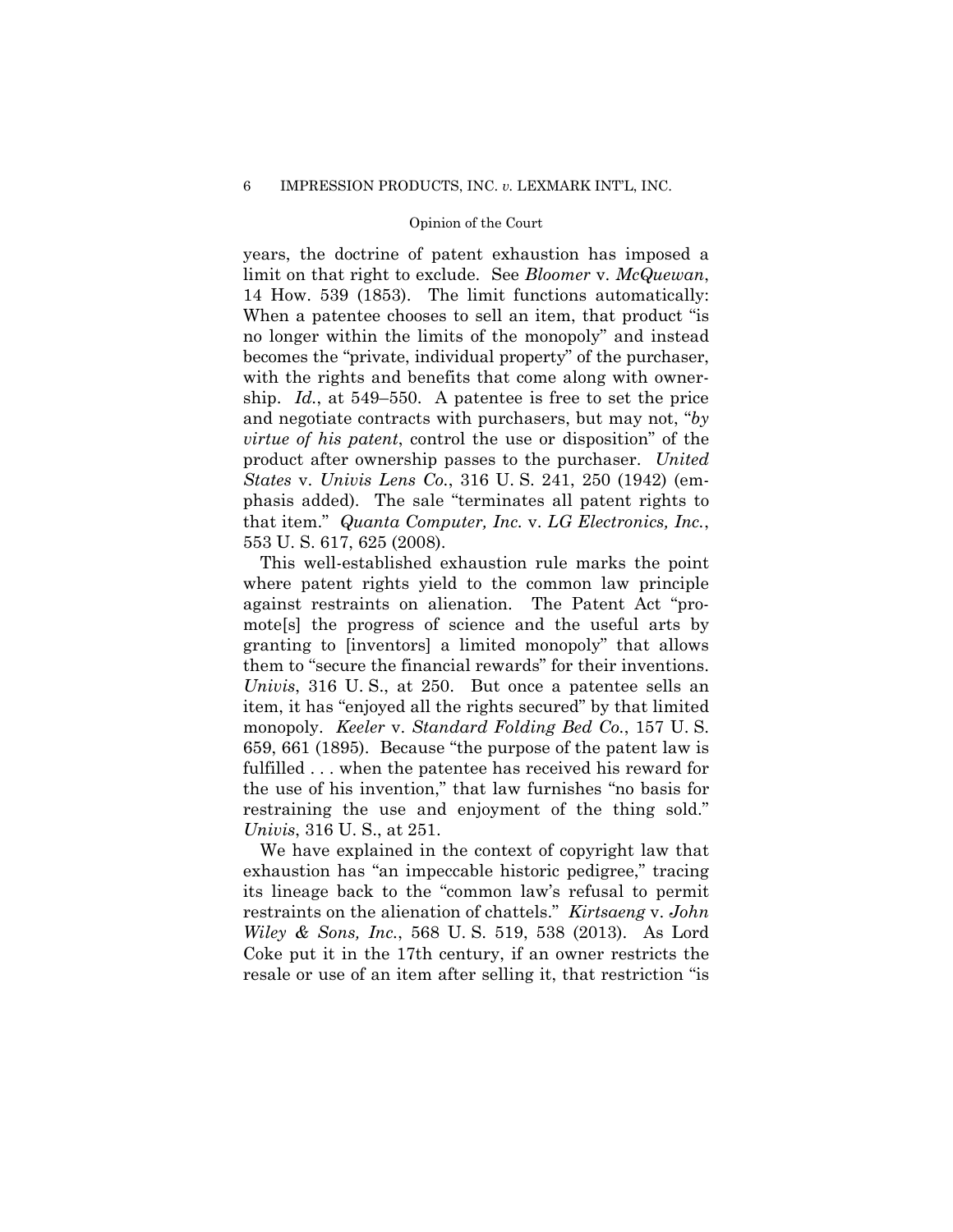voide, because . . . it is against Trade and Traffique, and bargaining and contracting betweene man and man." 1 E. Coke, Institutes of the Laws of England §360, p. 223 (1628); see J. Gray, Restraints on the Alienation of Property §27, p. 18 (2d ed. 1895) ("A condition or conditional limitation on alienation attached to a transfer of the entire interest in personalty is as void as if attached to a fee simple in land").

 tion. That enmity is reflected in the exhaustion doctrine. This venerable principle is not, as the Federal Circuit dismissively viewed it, merely "one common-law jurisdiction's general judicial policy at one time toward antialienation restrictions." 816 F. 3d, at 750. Congress enacted and has repeatedly revised the Patent Act against the backdrop of the hostility toward restraints on aliena-The patent laws do not include the right to "restrain [ ] ... further alienation" after an initial sale; such conditions have been "hateful to the law from Lord Coke's day to ours" and are "obnoxious to the public interest." *Straus* v. *Victor Talking Machine Co.*, 243 U. S. 490, 501 (1917). "The inconvenience and annoyance to the public that an opposite conclusion would occasion are too obvious to require illustration." *Keeler*, 157 U. S., at 667.

But an illustration never hurts. Take a shop that restores and sells used cars. The business works because the shop can rest assured that, so long as those bringing in the cars own them, the shop is free to repair and resell those vehicles. That smooth flow of commerce would sputter if companies that make the thousands of parts that go into a vehicle could keep their patent rights after the first sale. Those companies might, for instance, restrict resale rights and sue the shop owner for patent infringement. And even if they refrained from imposing such restrictions, the very threat of patent liability would force the shop to invest in efforts to protect itself from hidden lawsuits. Either way, extending the patent rights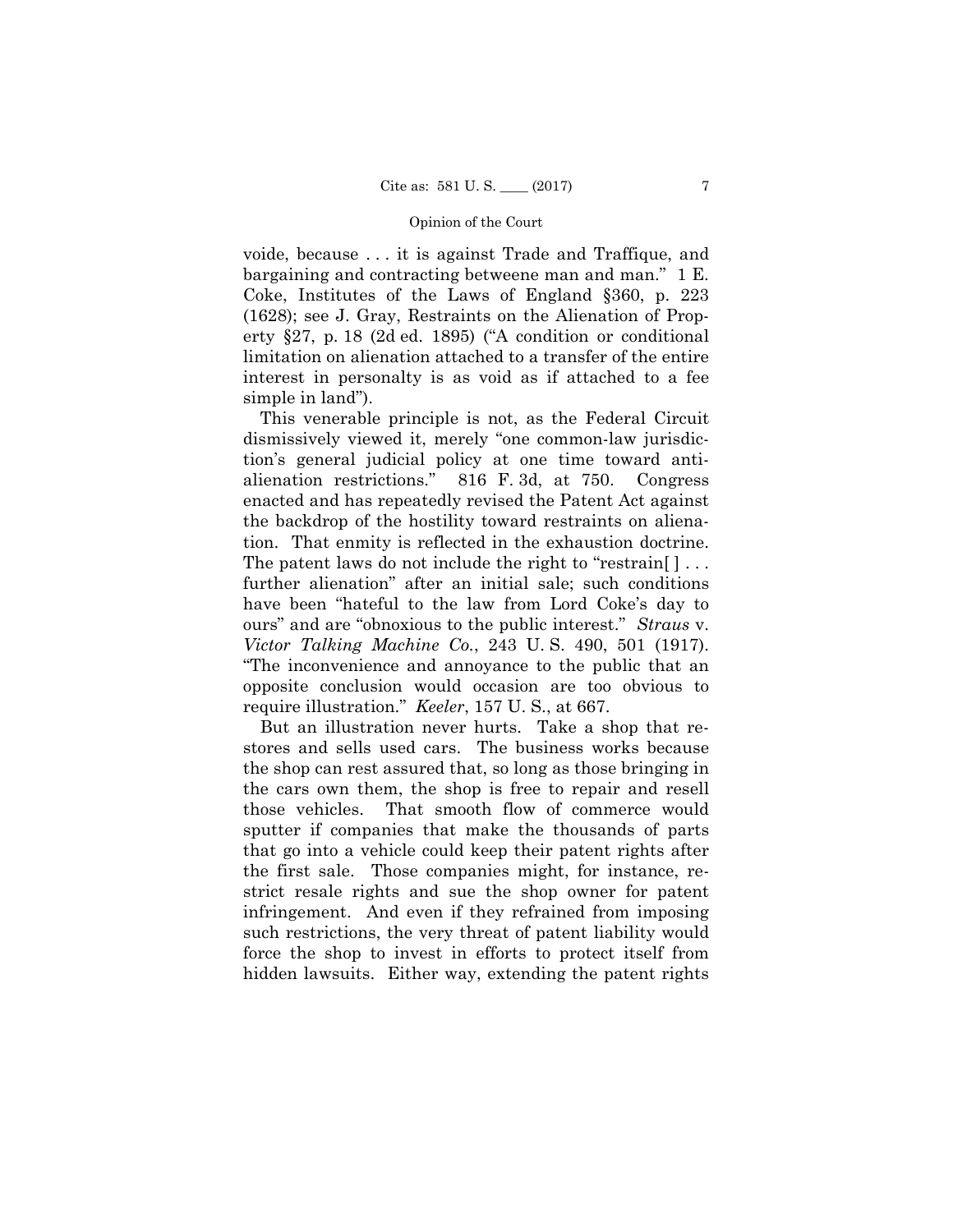beyond the first sale would clog the channels of commerce, with little benefit from the extra control that the patentees retain. And advances in technology, along with increasingly complex supply chains, magnify the problem. See Brief for Costco Wholesale Corp. et al. as *Amici Curiae*  7–9; Brief for Intel Corp. et al. as *Amici Curiae* 17, n. 5 ("A generic smartphone assembled from various high-tech components could practice an estimated 250,000 patents").

This Court accordingly has long held that, even when a patentee sells an item under an express restriction, the patentee does not retain patent rights in that product. In *Boston Store of Chicago* v. *American Graphophone Co.*, for example, a manufacturer sold graphophones—one of the earliest devices for recording and reproducing sounds—to retailers under contracts requiring those stores to resell at a specific price. 246 U. S. 8, 17–18 (1918). When the manufacturer brought a patent infringement suit against a retailer who sold for less, we concluded that there was "no room for controversy" about the result: By selling the item, the manufacturer placed it "beyond the confines of the patent law, [and] could not, by qualifying restrictions as to use, keep [it] under the patent monopoly." *Id.*, at 20, 25.

Two decades later, we confronted a similar arrangement in *United States* v. *Univis Lens Co*. There, a company that made eyeglass lenses authorized an agent to sell its products to wholesalers and retailers only if they promised to market the lenses at fixed prices. The Government filed an antitrust lawsuit, and the company defended its arrangement on the ground that it was exercising authority under the Patent Act. We held that the initial sales "relinquish[ed] . . . the patent monopoly with respect to the article[s] sold," so the "stipulation . . . fixing resale prices derive[d] no support from the patent and must stand on the same footing" as restrictions on unpatented goods. 316 U. S., at 249–251.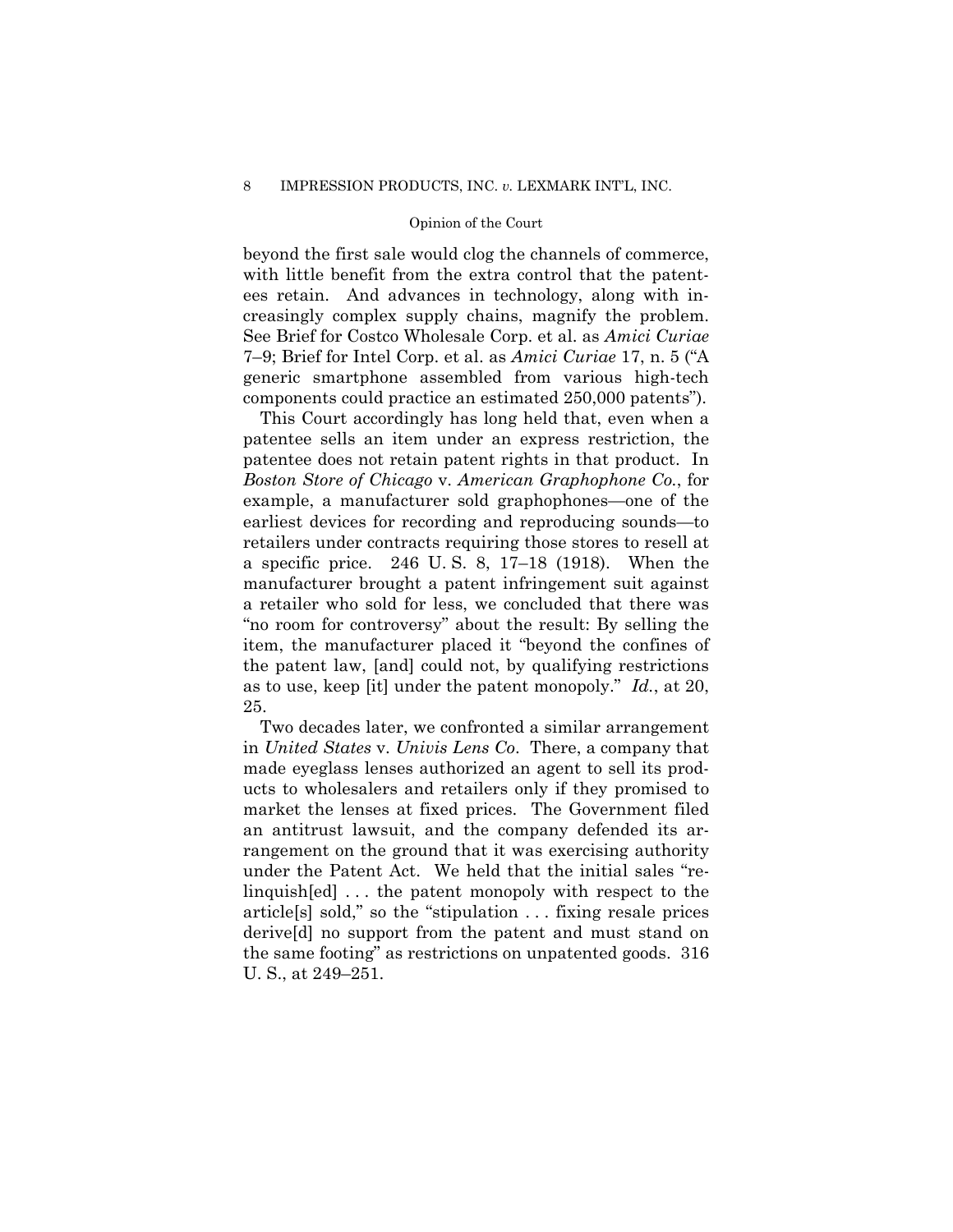It is true that *Boston Store* and *Univis* involved resale price restrictions that, at the time of those decisions, violated the antitrust laws. But in both cases it was the sale of the items, rather than the illegality of the restrictions, that prevented the patentees from enforcing those resale price agreements through patent infringement suits. And if there were any lingering doubt that patent exhaustion applies even when a sale is subject to an express, otherwise lawful restriction, our recent decision in *Quanta Computer, Inc.* v. *LG Electronics, Inc.*  settled the matter. In that case, a technology company with authorization from the patentee—sold microprocessors under contracts requiring purchasers to use those processors with other parts that the company manufactured. One buyer disregarded the restriction, and the patentee sued for infringement. Without so much as mentioning the lawfulness of the contract, we held that the patentee could not bring an infringement suit because the "authorized sale . . . took its products outside the scope of the patent monopoly." 553 U. S., at 638.

Turning to the case at hand, we conclude that this wellsettled line of precedent allows for only one answer: Lexmark cannot bring a patent infringement suit against Impression Products to enforce the single-use/no-resale provision accompanying its Return Program cartridges. Once sold, the Return Program cartridges passed outside of the patent monopoly, and whatever rights Lexmark retained are a matter of the contracts with its purchasers, not the patent law.

B

The Federal Circuit reached a different result largely because it got off on the wrong foot. The "exhaustion doctrine," the court believed, "must be understood as an interpretation of" the infringement statute, which prohibits anyone from using or selling a patented article "with-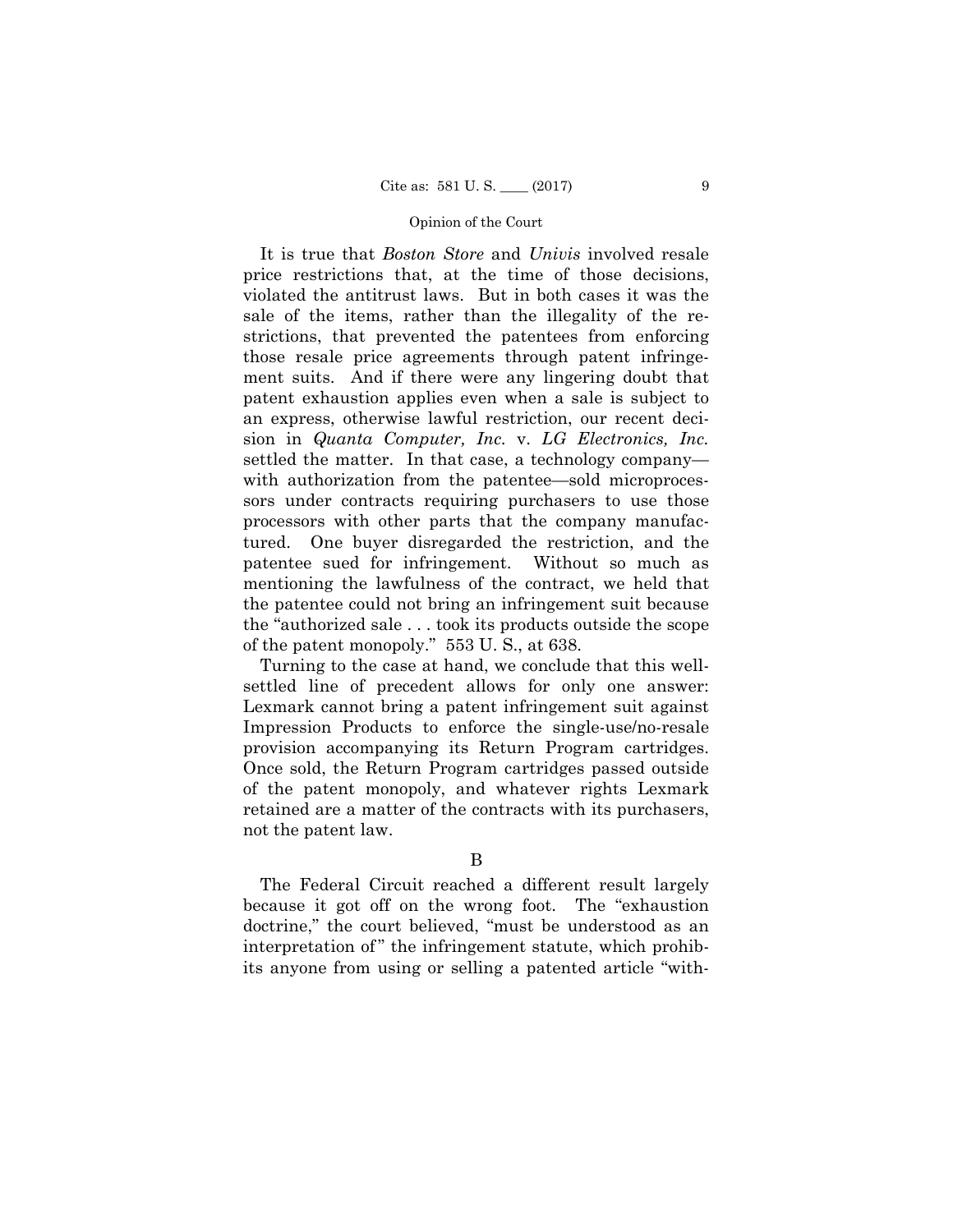out authority" from the patentee. 816 F. 3d, at 734 (quoting 35 U. S. C. §271(a)). Exhaustion reflects a default rule that a patentee's decision to sell an item "*presumptively* grant[s] 'authority' to the purchaser to use it and resell it." 816 F. 3d, at 742. But, the Federal Circuit explained, the patentee does not have to hand over the full "bundle of rights" every time. *Id.*, at 741 (internal quotation marks omitted). If the patentee expressly withholds a stick from the bundle—perhaps by restricting the purchaser's resale rights—the buyer never acquires that withheld authority, and the patentee may continue to enforce its right to exclude that practice under the patent laws.

The misstep in this logic is that the exhaustion doctrine is not a presumption about the authority that comes along with a sale; it is instead a limit on "the scope of the *patentee's rights*." *United States* v. *General Elec. Co.*, 272 U. S. 476, 489 (1926) (emphasis added). The right to use, sell, or import an item exists independently of the Patent Act. What a patent adds—and grants exclusively to the patentee—is a limited right to prevent others from engaging in those practices. See *Crown Die & Tool Co.* v. *Nye Tool & Machine Works*, 261 U. S. 24, 35 (1923). Exhaustion extinguishes that exclusionary power. See *Bloomer*, 14 How., at 549 (the purchaser "exercises no rights created by the act of Congress, nor does he derive title to [the item] by virtue of the . . . exclusive privilege granted to the patentee"). As a result, the sale transfers the right to use, sell, or import because those are the rights that come along with ownership, and the buyer is free and clear of an infringement lawsuit because there is no exclusionary right left to enforce.

 such sales and sales by licensees. Patentees, the court The Federal Circuit also expressed concern that preventing patentees from reserving patent rights when they sell goods would create an artificial distinction between explained, often license others to make and sell their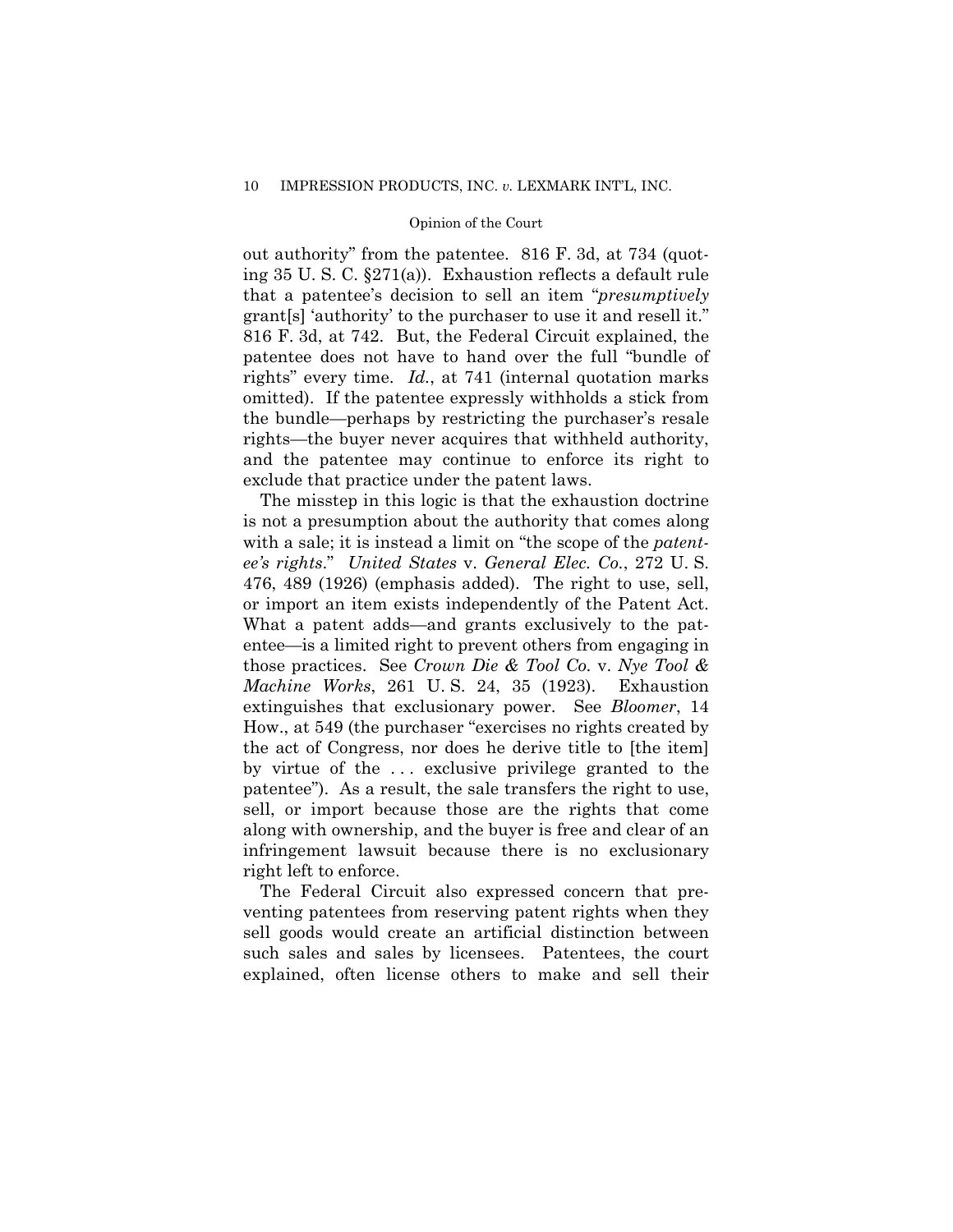products, and may place restrictions on those licenses. A computer developer could, for instance, license a manufacturer to make its patented devices and sell them only for non-commercial use by individuals. If a licensee breaches the license by selling a computer for commercial use, the patentee can sue the licensee for infringement. And, in the Federal Circuit's view, our decision in *General Talking Pictures Corp.* v. *Western Elec. Co.*, 304 U. S. 175, aff 'd on reh'g, 305 U. S. 124 (1938), established that—when a patentee grants a license "under clearly stated restrictions on post-sale activities" of those who purchase products from the licensee—the patentee can *also* sue for infringement those purchasers who knowingly violate the restrictions. 816 F. 3d, at 743–744. If patentees can employ licenses to impose post-sale restrictions on purchasers that are enforceable through infringement suits, the court concluded, it would make little sense to prevent patentees from doing so when they sell directly to consumers.

The Federal Circuit's concern is misplaced. A patentee can impose restrictions on licensees because a license does not implicate the same concerns about restraints on alienation as a sale. Patent exhaustion reflects the principle that, when an item passes into commerce, it should not be shaded by a legal cloud on title as it moves through the marketplace. But a license is not about passing title to a product, it is about changing the contours of the patentee's monopoly: The patentee agrees not to exclude a licensee from making or selling the patented invention, expanding the club of authorized producers and sellers. See *General Elec. Co.*, 272 U. S., at 489–490. Because the patentee is exchanging rights, not goods, it is free to relinquish only a portion of its bundle of patent protections.

A patentee's authority to limit *licensees* does not, as the Federal Circuit thought, mean that patentees can use licenses to impose post-sale restrictions on *purchasers* that are enforceable through the patent laws. So long as a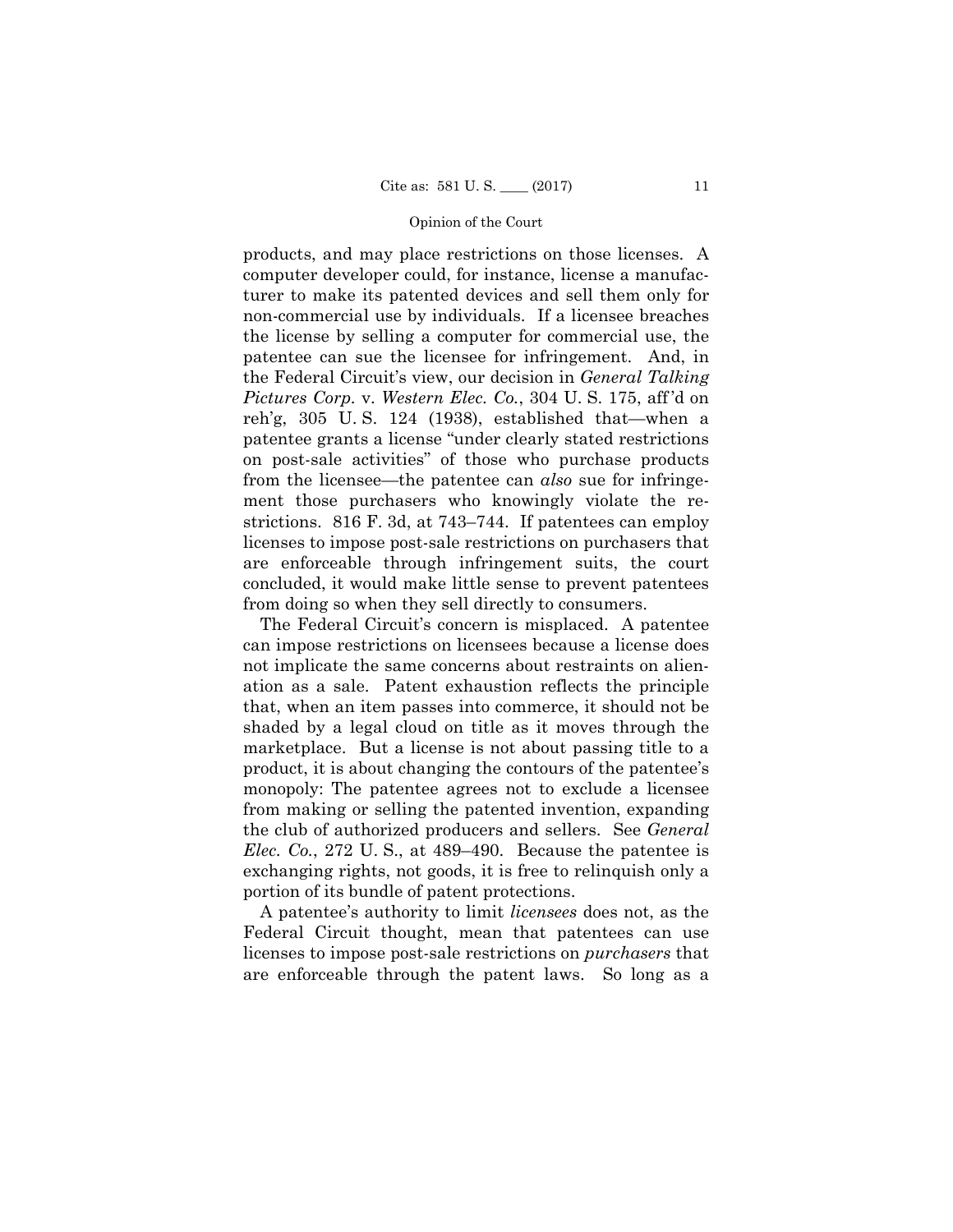licensee complies with the license when selling an item, the patentee has, in effect, authorized the sale. That licensee's sale is treated, for purposes of patent exhaustion, as if the patentee made the sale itself. The result: The sale exhausts the patentee's rights in that item. See *Hobbie* v. *Jennison*, 149 U. S. 355, 362–363 (1893). A license may require the licensee to impose a restriction on purchasers, like the license limiting the computer manufacturer to selling for non-commercial use by individuals. But if the licensee does so—by, perhaps, having each customer sign a contract promising not to use the computers in business—the sale nonetheless exhausts all patent rights in the item sold. See *Motion Picture Patents Co.* v. *Universal Film Mfg. Co.*, 243 U. S. 502, 506–507, 516 (1917). The purchasers might not comply with the restriction, but the only recourse for the licensee is through contract law, just as if the patentee itself sold the item with a restriction.

*General Talking Pictures* involved a fundamentally different situation: There, a licensee "knowingly maldel" . . . sales . . . *outside* the scope of its license." 304 U. S., at 181–182 (emphasis added). We treated the sale "as if no license whatsoever had been granted" by the patentee, which meant that the patentee could sue both the licensee and the purchaser—who knew about the breach—for infringement. *General Talking Pictures Corp.* v. *Western Elec. Co.*, 305 U. S. 124, 127 (1938). This does not mean that patentees can use licenses to impose post-sale restraints on purchasers. Quite the contrary: The licensee infringed the patentee's rights because it did *not* comply with the terms of its license, and the patentee could bring a patent suit against the purchaser only because the purchaser participated in the licensee's infringement. *General Talking Pictures*, then, stands for the modest principle that, if a patentee has not given authority for a licensee to make a sale, that sale cannot exhaust the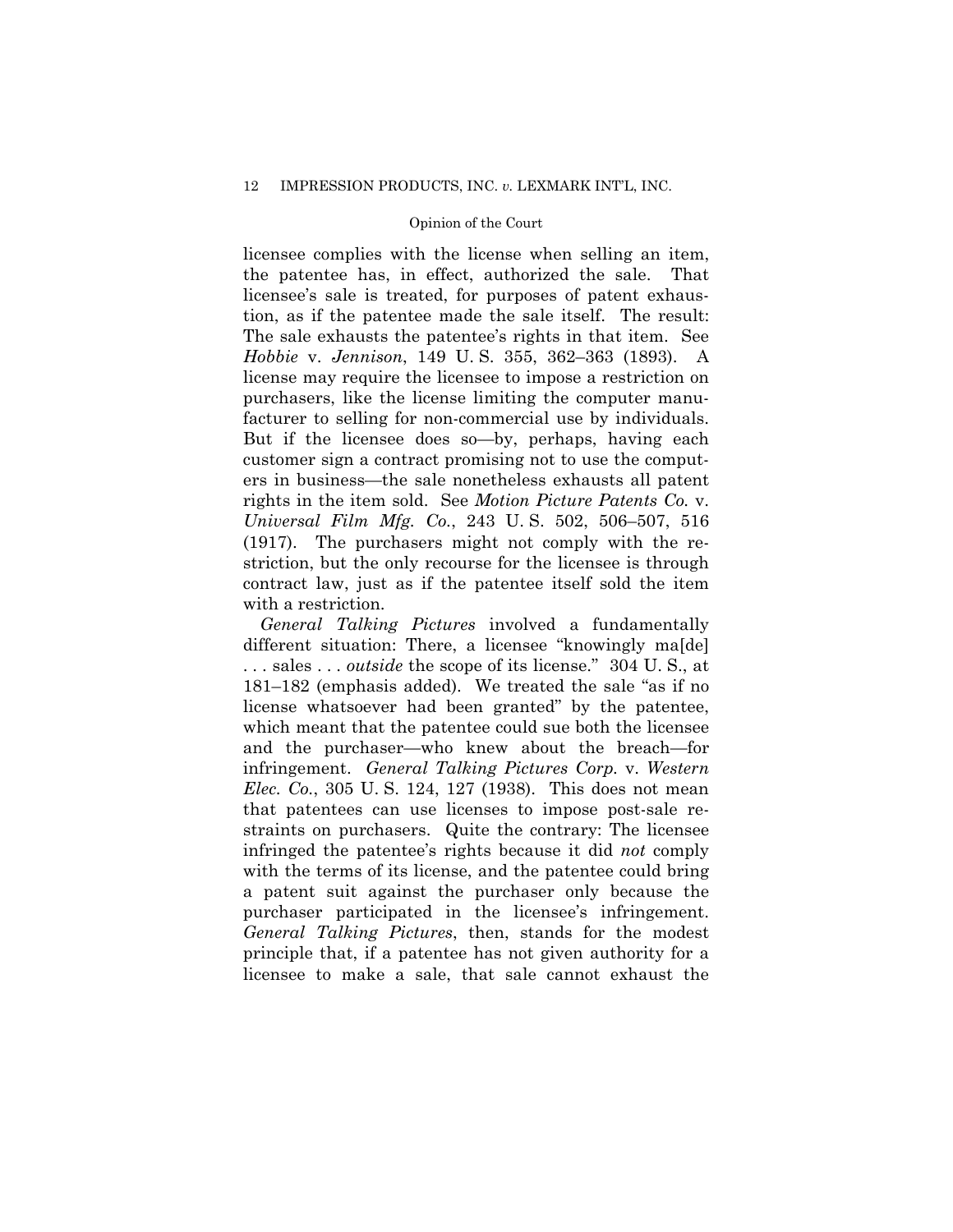patentee's rights.

In sum, patent exhaustion is uniform and automatic. Once a patentee decides to sell—whether on its own or through a licensee—that sale exhausts its patent rights, regardless of any post-sale restrictions the patentee purports to impose, either directly or through a license.

### III

Our conclusion that Lexmark exhausted its patent rights when it sold the domestic Return Program cartridges goes only halfway to resolving this case. Lexmark also sold toner cartridges abroad and sued Impression Products for patent infringement for "importing [Lexmark's] invention into the United States." 35 U. S. C. §154(a). Lexmark contends that it may sue for infringement with respect to all of the imported cartridges—not just those in the Return Program—because a foreign sale does not trigger patent exhaustion unless the patentee "expressly or implicitly transfer[s] or license[s]" its rights. Brief for Respondent 36–37. The Federal Circuit agreed, but we do not. An authorized sale outside the United States, just as one within the United States, exhausts all rights under the Patent Act.

This question about international exhaustion of intellectual property rights has also arisen in the context of copyright law. Under the "first sale doctrine," which is codified at 17 U. S. C. §109(a), when a copyright owner sells a lawfully made copy of its work, it loses the power to restrict the purchaser's freedom "to sell or otherwise dispose of . . . that copy." In *Kirtsaeng* v. *John Wiley & Sons, Inc.*, we held that this "'first sale' [rule] applies to copies of a copyrighted work lawfully made [and sold] abroad." 568 U. S., at 525. We began with the text of §109(a), but it was not decisive: The language neither "restrict[s] the scope of [the] 'first sale' doctrine geographically," nor clearly embraces international exhaustion. *Id.,* at 528–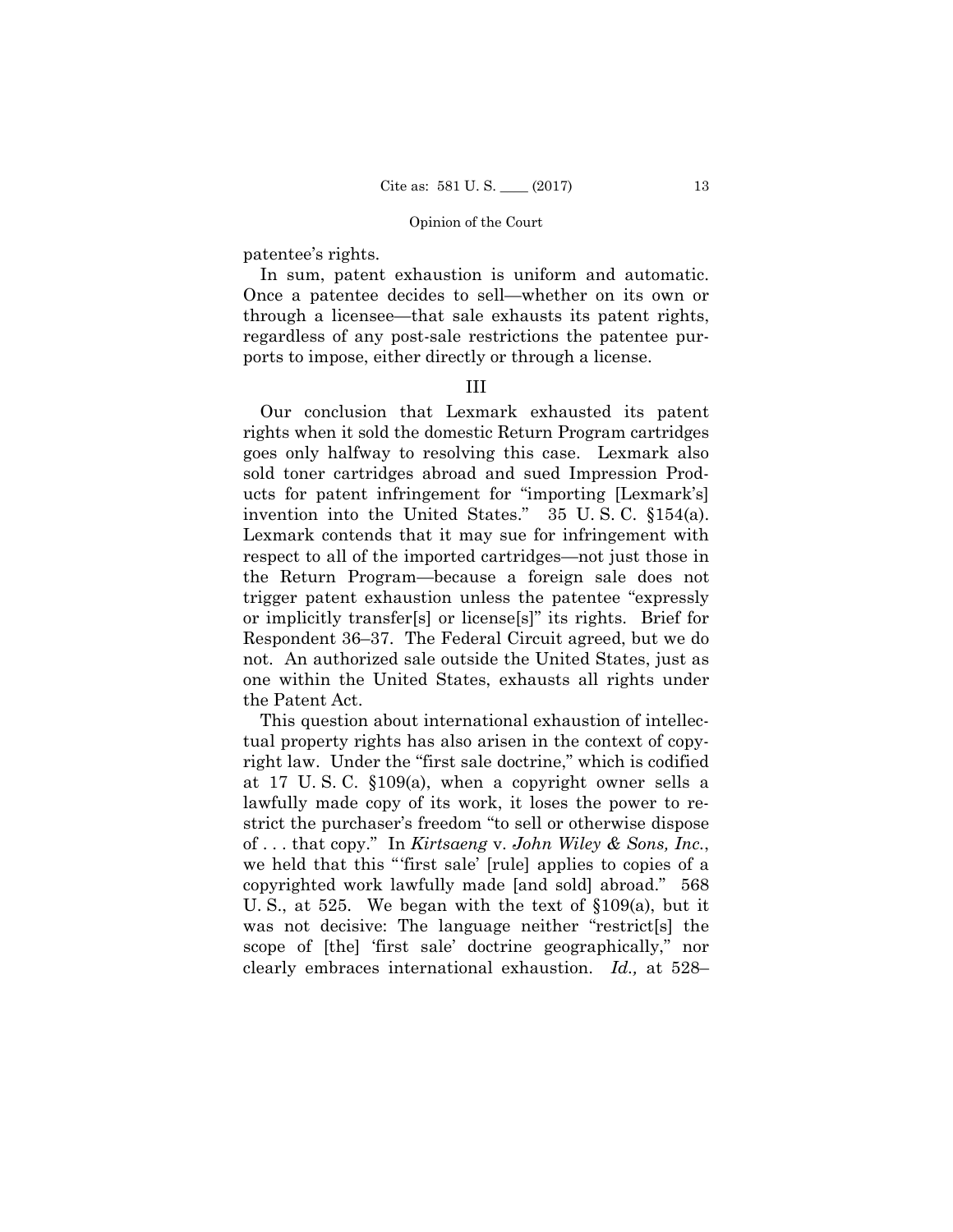533. What helped tip the scales for global exhaustion was the fact that the first sale doctrine originated in "the common law's refusal to permit restraints on the alienation of chattels." *Id.*, at 538. That "common-law doctrine makes no geographical distinctions." *Id.,* at 539. The lack of any textual basis for distinguishing between domestic and international sales meant that "a straightforward application" of the first sale doctrine required the conclusion that it applies overseas. *Id.,* at 540 (internal quotation marks omitted).

Applying patent exhaustion to foreign sales is just as straightforward. Patent exhaustion, too, has its roots in the antipathy toward restraints on alienation, see *supra*, at 6–8, and nothing in the text or history of the Patent Act shows that Congress intended to confine that borderless common law principle to domestic sales. In fact, Congress has not altered patent exhaustion at all; it remains an unwritten limit on the scope of the patentee's monopoly. See *Astoria Fed. Sav. & Loan Assn.* v. *Solimino*, 501 U. S. 104, 108 (1991) ("[W]here a common-law principle is well established, . . . courts may take it as given that Congress has legislated with an expectation that the principle will apply except when a statutory purpose to the contrary is evident" (internal quotation marks omitted)). And differentiating the patent exhaustion and copyright first sale doctrines would make little theoretical or practical sense: The two share a "strong similarity . . . and identity of purpose," *Bauer & Cie* v. *O'Donnell*, 229 U. S. 1, 13 (1913), and many everyday products—"automobiles, microwaves, calculators, mobile phones, tablets, and personal computers"—are subject to both patent and copyright protections, see *Kirtsaeng*, 568 U. S., at 545; Brief for Costco Wholesale Corp. et al. as *Amici Curiae* 14–15. There is a "historic kinship between patent law and copyright law," *Sony Corp. of America* v. *Universal City Studios, Inc.*, 464 U. S. 417, 439 (1984), and the bond between the two leaves no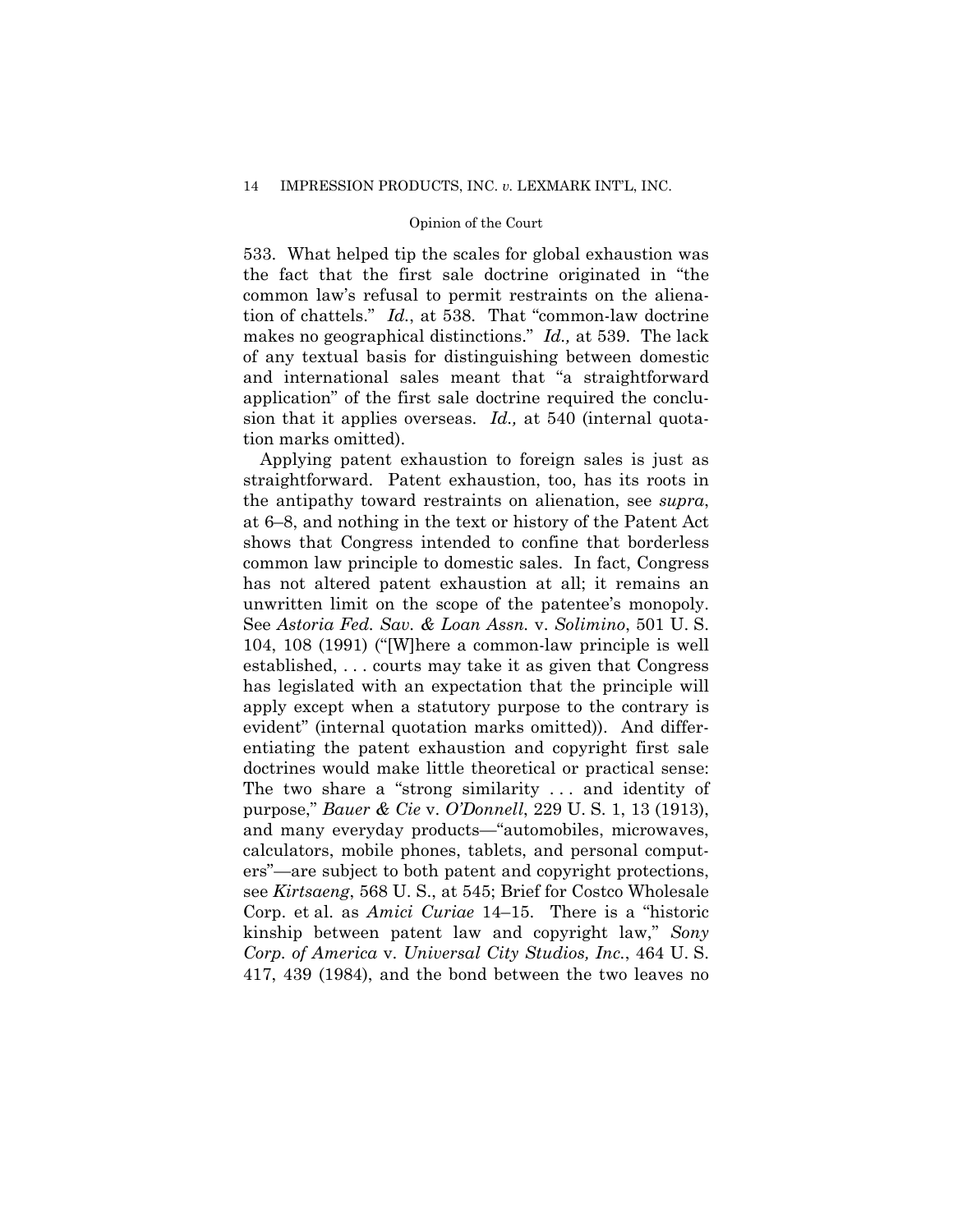room for a rift on the question of international exhaustion.

Lexmark sees the matter differently. The Patent Act, it points out, limits the patentee's "right to exclude others" from making, using, selling, or importing its products to acts that occur in the United States. 35 U. S. C. §154(a). A domestic sale, it argues, triggers exhaustion because the sale compensates the patentee for "surrendering [those] *U. S.* rights." Brief for Respondent 38. A foreign sale is different: The Patent Act does not give patentees exclusionary powers abroad. Without those powers, a patentee selling in a foreign market may not be able to sell its product for the same price that it could in the United States, and therefore is not sure to receive "the reward guaranteed by U. S. patent law." *Id.*, at 39 (internal quotation marks omitted). Absent that reward, says Lexmark, there should be no exhaustion. In short, there is no patent exhaustion from sales abroad because there are no patent rights abroad to exhaust.

 the invention which it embodies." *Univis*, 316 U. S., at The territorial limit on patent rights is, however, no basis for distinguishing copyright protections; those protections "do not have any extraterritorial operation" either. 5 M. Nimmer & D. Nimmer, Copyright §17.02, p. 17–26 (2017). Nor does the territorial limit support the premise of Lexmark's argument. Exhaustion is a separate limit on the patent grant, and does not depend on the patentee receiving some undefined premium for selling the right to access the American market. A purchaser buys an item, not patent rights. And exhaustion is triggered by the patentee's decision to give that item up and receive whatever fee it decides is appropriate "for the article and 251. The patentee may not be able to command the same amount for its products abroad as it does in the United States. But the Patent Act does not guarantee a particular price, much less the price from selling to American consumers. Instead, the right to exclude just ensures that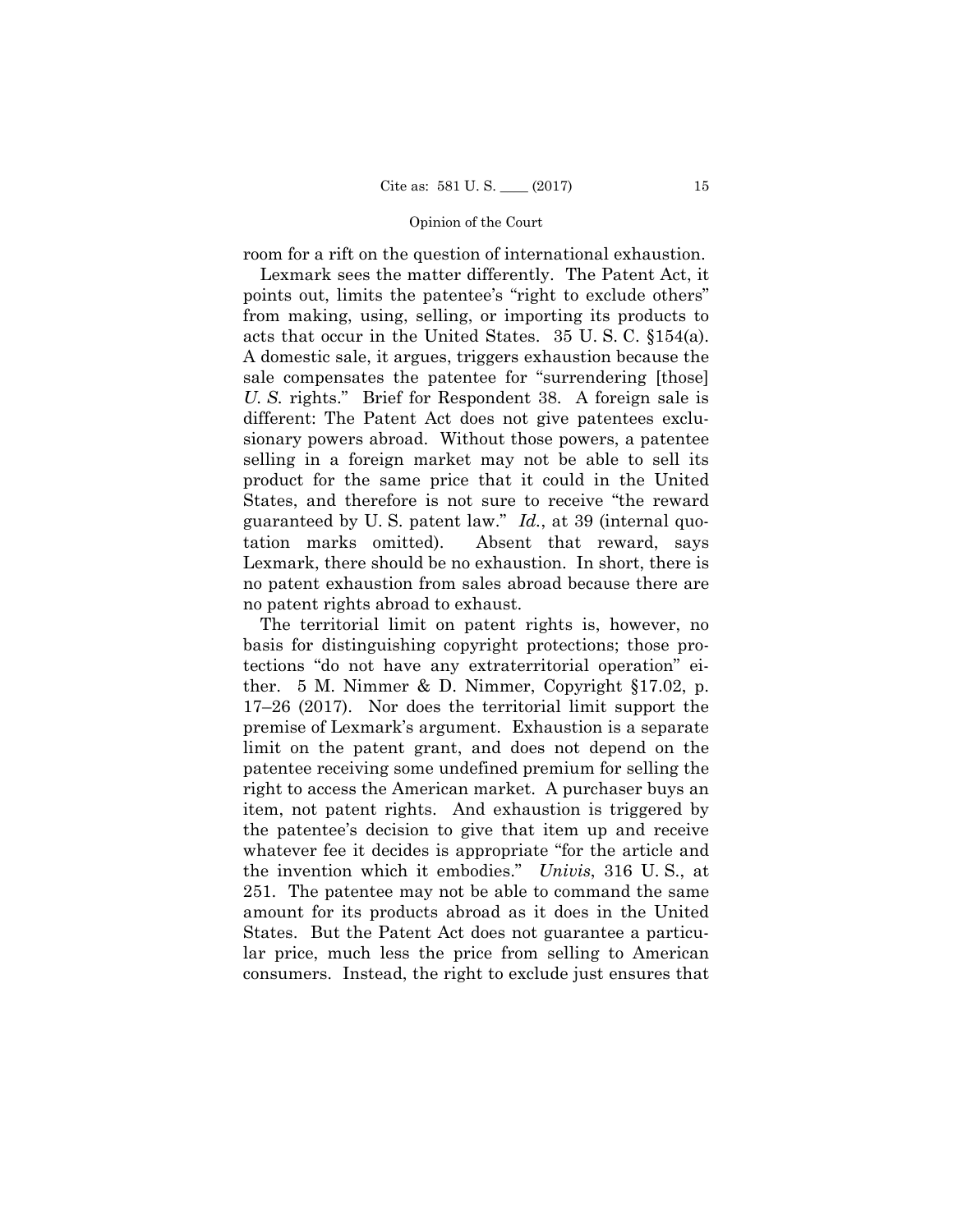the patentee receives one reward—of whatever amount the patentee deems to be "satisfactory compensation," *Keeler*, 157 U. S., at 661—for every item that passes outside the scope of the patent monopoly.

This Court has addressed international patent exhaustion in only one case, *Boesch* v. *Gräff*, decided over 125 years ago. All that case illustrates is that a sale abroad does not exhaust a patentee's rights when the patentee had nothing to do with the transaction. *Boesch*—from the days before the widespread adoption of electrical lighting—involved a retailer who purchased lamp burners from a manufacturer in Germany, with plans to sell them in the United States. The manufacturer had authority to make the burners under German law, but there was a hitch: Two individuals with no ties to the German manufacturer held the American patent to that invention. These patentees sued the retailer for infringement when the retailer imported the lamp burners into the United States, and we rejected the argument that the German manufacturer's sale had exhausted the American patentees' rights. The German manufacturer had no permission to sell in the United States from the American patentees, and the American patentees had not exhausted their patent rights in the products because they had not sold them to anyone, so "purchasers from [the German manufacturer] could not be thereby authorized to sell the articles in the United States." 133 U. S. 697, 703 (1890).

Our decision did not, as Lexmark contends, exempt all foreign sales from patent exhaustion. See Brief for Respondent 44–45. Rather, it reaffirmed the basic premise that only the patentee can decide whether to make a sale that exhausts its patent rights in an item. The American patentees did not do so with respect to the German products, so the German sales did not exhaust their rights.

Finally, the United States, as an *amicus*, advocates what it views as a middle-ground position: that "a foreign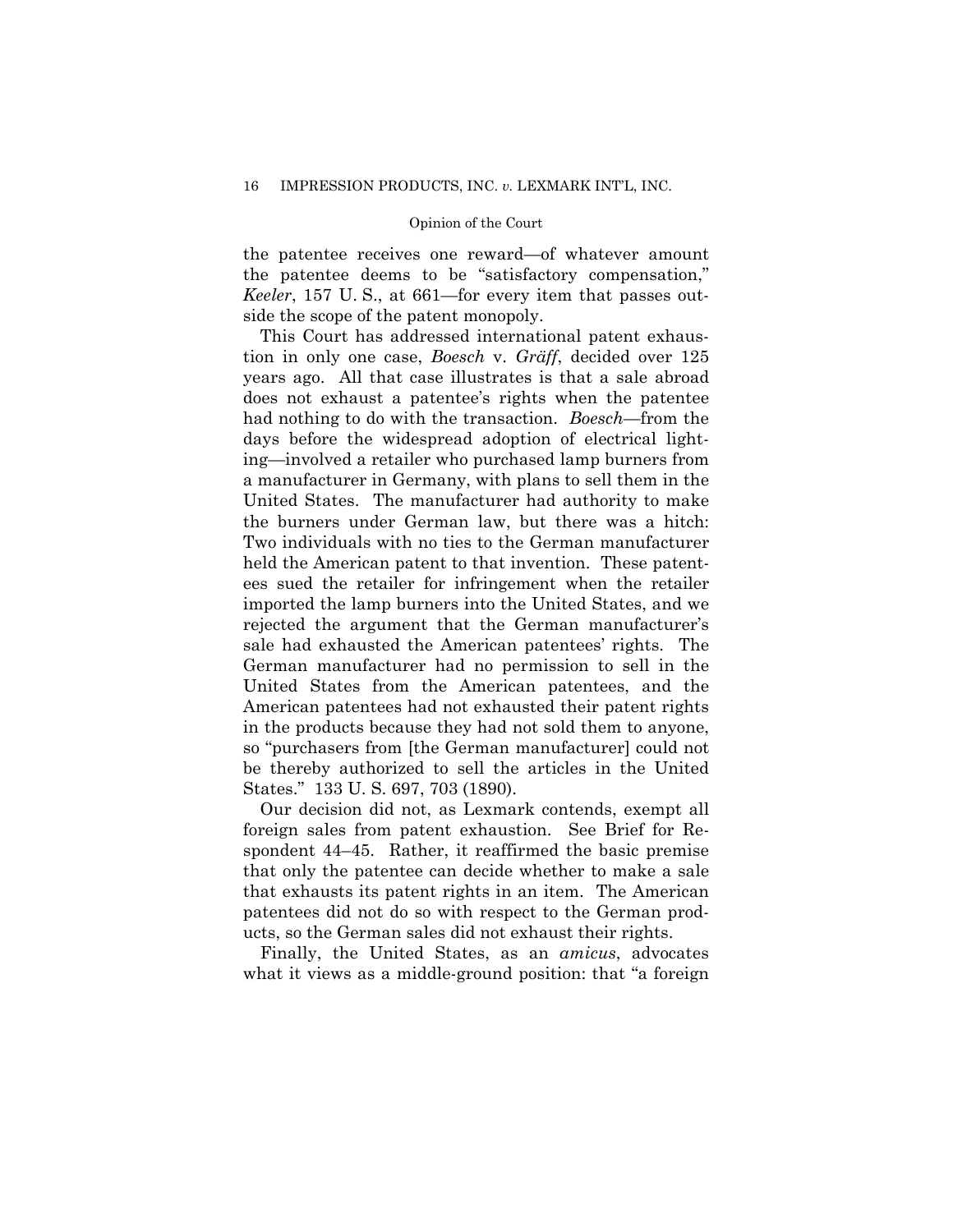sale authorized by the U. S. patentee exhausts U. S. patent rights unless those rights are expressly reserved." Brief for United States 7–8. Its position is largely based on policy rather than principle. The Government thinks that an overseas "buyer's legitimate expectation" is that a "sale conveys all of the seller's interest in the patented article," so the presumption should be that a foreign sale triggers exhaustion. *Id.*, at 32–33. But, at the same time, "lower courts long ago coalesced around" the rule that "a patentee's express reservation of U. S. patent rights at the time of a foreign sale will be given effect," so that option should remain open to the patentee. *Id.*, at 22 (emphasis deleted).

The Government has little more than "long ago" on its side. In the 1890s, two circuit courts—in cases involving the same company—did hold that patentees may use express restrictions to reserve their patent rights in connection with foreign sales. See *Dickerson* v. *Tinling*, 84 F. 192, 194–195 (CA8 1897); *Dickerson* v. *Matheson*, 57 F. 524, 527 (CA2 1893). But no "coalesc[ing]" ever took place: Over the following hundred-plus years, only a smattering of lower court decisions mentioned this expressreservation rule for foreign sales. See, *e.g*., *Sanofi, S. A.* v. *Med-Tech Veterinarian Prods., Inc.*, 565 F. Supp. 931, 938 (NJ 1983). And in 2001, the Federal Circuit adopted its blanket rule that foreign sales do not trigger exhaustion, even if the patentee fails to expressly reserve its rights. *Jazz Photo*, 264 F. 3d, at 1105. These sparse and inconsistent decisions provide no basis for any expectation, let alone a settled one, that patentees can reserve patent rights when they sell abroad.

The theory behind the Government's expressreservation rule also wrongly focuses on the likely expectations of the patentee and purchaser during a sale. Exhaustion does not arise because of the parties' expectations about how sales transfer patent rights. More is at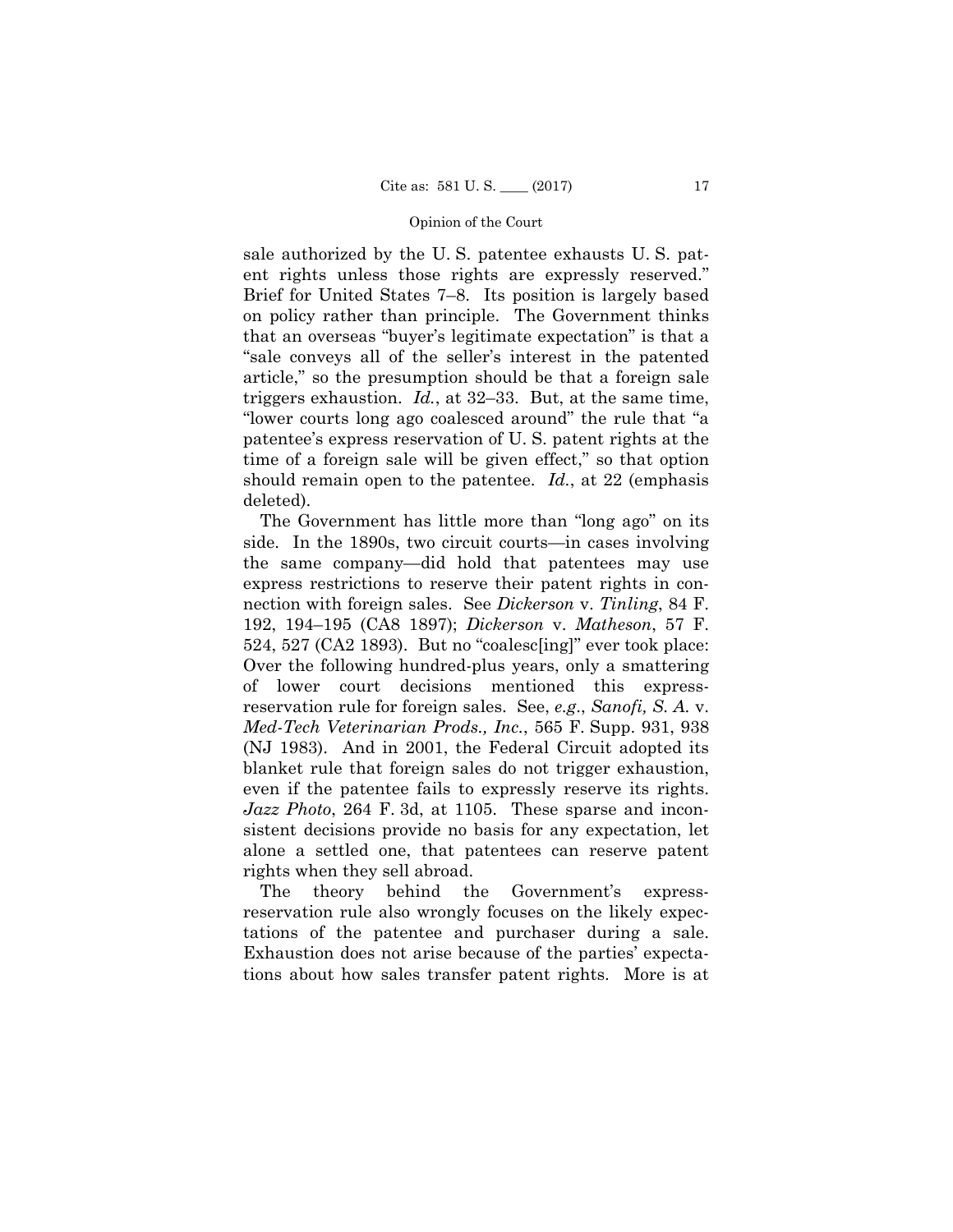### 18 IMPRESSION PRODUCTS, INC. *v.* LEXMARK INT'L, INC.

### Opinion of the Court

stake when it comes to patents than simply the dealings between the parties, which can be addressed through contract law. Instead, exhaustion occurs because, in a sale, the patentee elects to give up title to an item in exchange for payment. Allowing patent rights to stick remora-like to that item as it flows through the market would violate the principle against restraints on alienation. Exhaustion does not depend on whether the patentee receives a premium for selling in the United States, or the type of rights that buyers expect to receive. As a result, restrictions and location are irrelevant; what matters is the patentee's decision to make a sale.

\* \* \*

The judgment of the United States Court of Appeals for the Federal Circuit is reversed, and the case is remanded for further proceedings consistent with this opinion.

# *It is so ordered.*

 JUSTICE GORSUCH took no part in the consideration or decision of this case.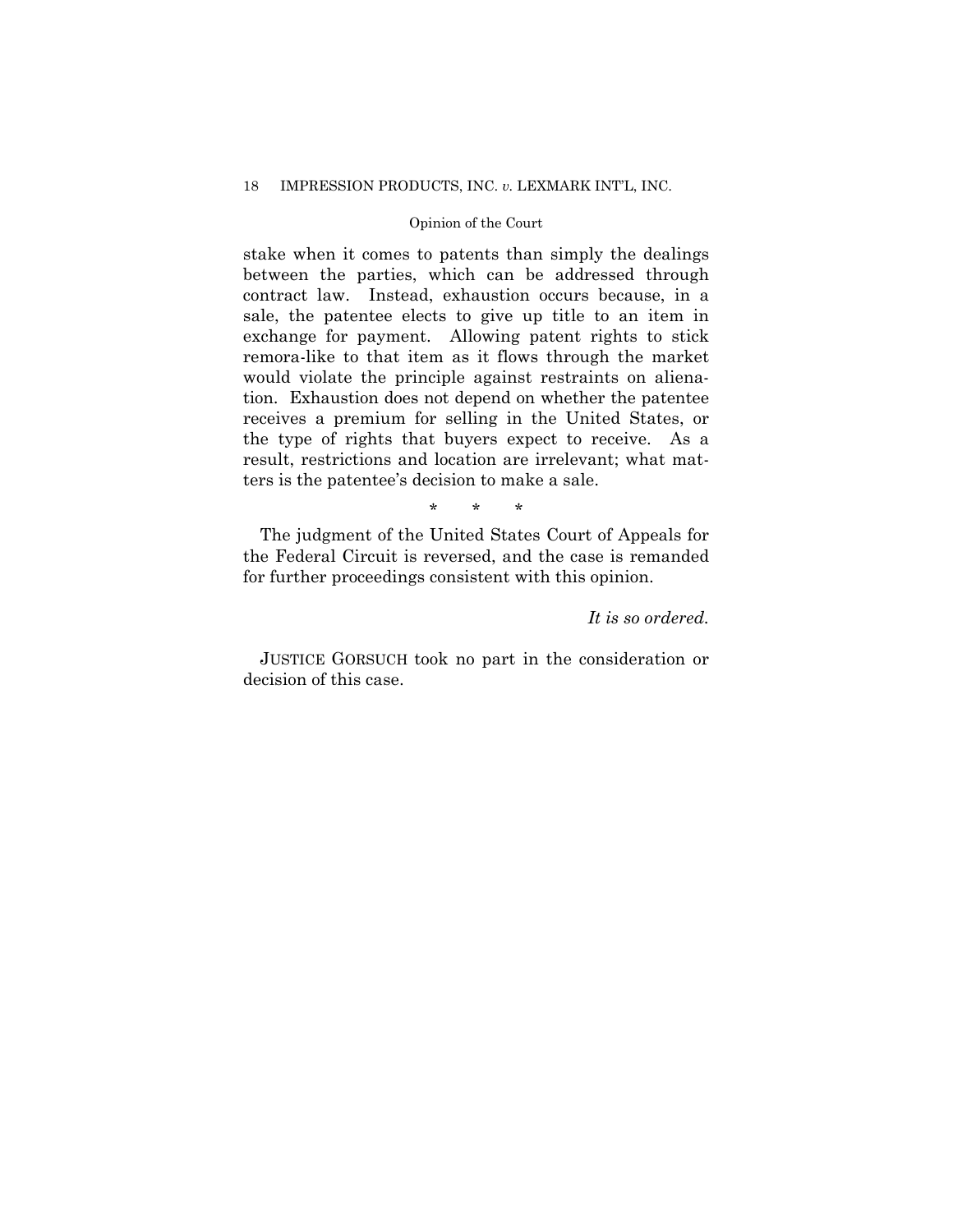Opinion of GINSBURG, J.

### $\frac{1}{2}$  , where  $\frac{1}{2}$ **SUPREME COURT OF THE UNITED STATES**

#### $\frac{1}{2}$  ,  $\frac{1}{2}$  ,  $\frac{1}{2}$  ,  $\frac{1}{2}$  ,  $\frac{1}{2}$  ,  $\frac{1}{2}$ No. 15–1189

# IMPRESSION PRODUCTS, INC., PETITIONER *v.*  LEXMARK INTERNATIONAL, INC.

# ON WRIT OF CERTIORARI TO THE UNITED STATES COURT OF APPEALS FOR THE FEDERAL CIRCUIT

[May 30, 2017]

JUSTICE GINSBURG, concurring in part and dissenting in part.

I concur in the Court's holding regarding domestic exhaustion—a patentee who sells a product with an express restriction on reuse or resale may not enforce that restriction through an infringement lawsuit, because the U. S. sale exhausts the U. S. patent rights in the product sold. See *ante*, at 5–13. I dissent, however, from the Court's holding on international exhaustion. A foreign sale, I would hold, does not exhaust a U. S. inventor's U. S. patent rights.

 U. S. patent, that patent provides no protection abroad. Patent law is territorial. When an inventor receives a See *Deepsouth Packing Co.* v. *Laitram Corp.*, 406 U. S. 518, 531 (1972) ("Our patent system makes no claim to extraterritorial effect."). See also 35 U. S. C. §271(a) (establishing liability for acts of patent infringement "within the United States" and for "import[ation] into the United States [of] any patented invention"). A U. S. patentee must apply to each country in which she seeks the exclusive right to sell her invention. *Microsoft Corp.* v. *AT&T Corp.*, 550 U. S. 437, 456 (2007) ("[F]oreign law alone, not United States law, currently governs the manufacture and sale of components of patented inventions in foreign countries."). See also Convention at Brussels, An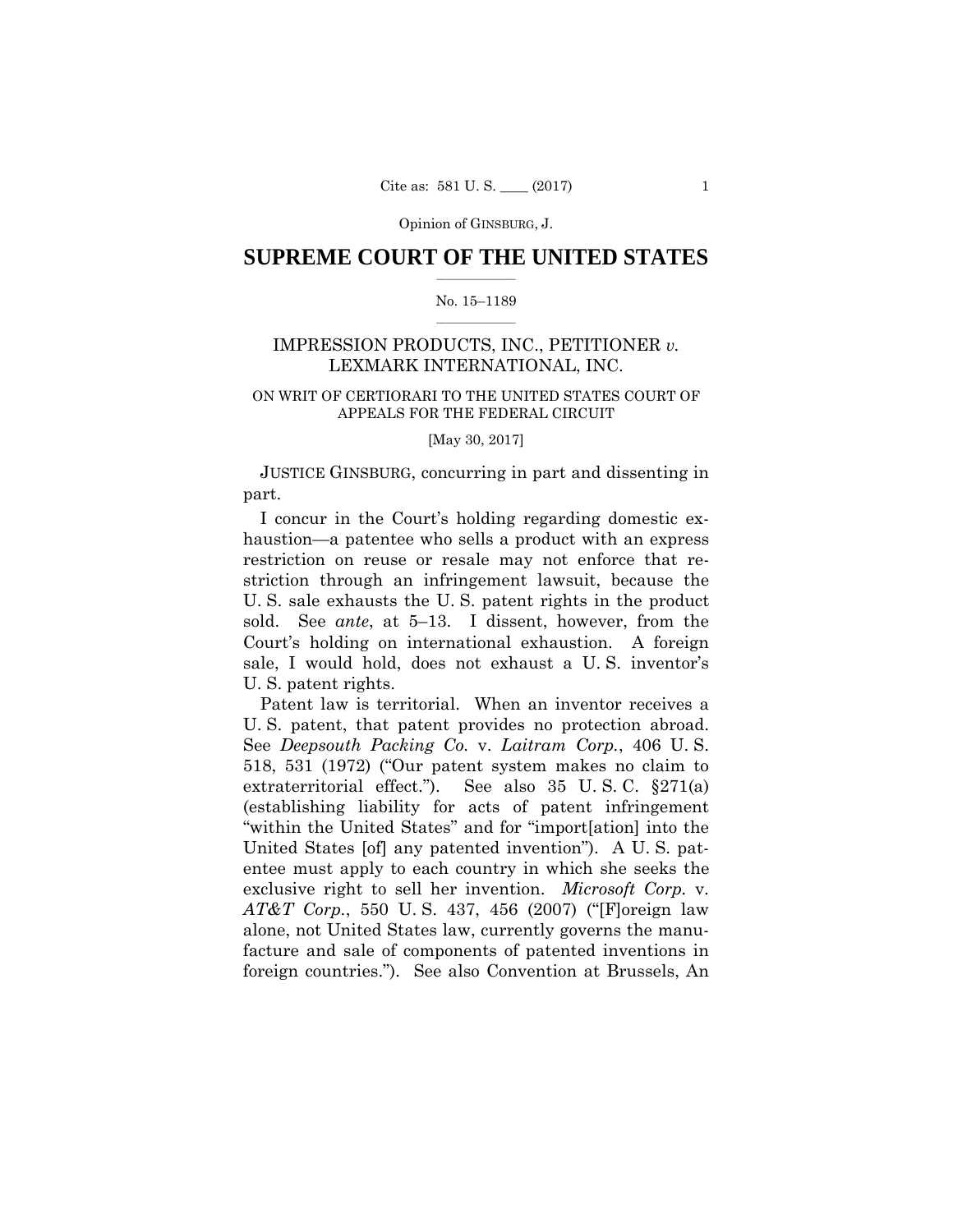#### Opinion of GINSBURG, J.

Additional Act Modifying the Paris Convention for the Protection of Industrial Property of Mar. 20, 1883, Dec. 14, 1900, Art. I, 32 Stat. 1940 ("Patents applied for in the different contracting States . . . shall be independent of the patents obtained for the same invention in the other States."). And patent laws vary by country; each country's laws "may embody different policy judgments about the relative rights of inventors, competitors, and the public in patented inventions." *Microsoft*, 550 U. S., at 455 (internal quotation marks omitted).

 product abroad with no U. S.-patent-law consequence. Accordingly, the foreign sale should not diminish the Because a sale abroad operates independently of the U. S. patent system, it makes little sense to say that such a sale exhausts an inventor's U. S. patent rights. U. S. patent protection accompanies none of a U. S. patentee's sales abroad—a competitor could sell the same patented protections of U. S. law in the United States.

The majority disagrees, in part because this Court decided, in *Kirtsaeng* v. *John Wiley & Sons, Inc.*, 568 U. S. 519, 525 (2013), that a foreign sale exhausts U. S. *copyright* protections. Copyright and patent exhaustion, the majority states, "share a strong similarity." *Ante*, at 14 (internal quotation marks omitted). I dissented from our decision in *Kirtsaeng* and adhere to the view that a foreign sale should not exhaust U. S. copyright protections. See 568 U. S., at 557.

But even if I subscribed to *Kirtsaeng*'s reasoning with respect to copyright, that decision should bear little weight in the patent context. Although there may be a "historical kinship" between patent law and copyright law, *Sony Corp. of America* v. *Universal City Studios, Inc.*, 464 U. S. 417, 439 (1984), the two "are not identical twins," *id*, at 439, n. 19**.** The Patent Act contains no analogue to 17 U. S. C. §109(a), the Copyright Act first-sale provision analyzed in *Kirtsaeng*. See *ante*, at 13–14. More im-